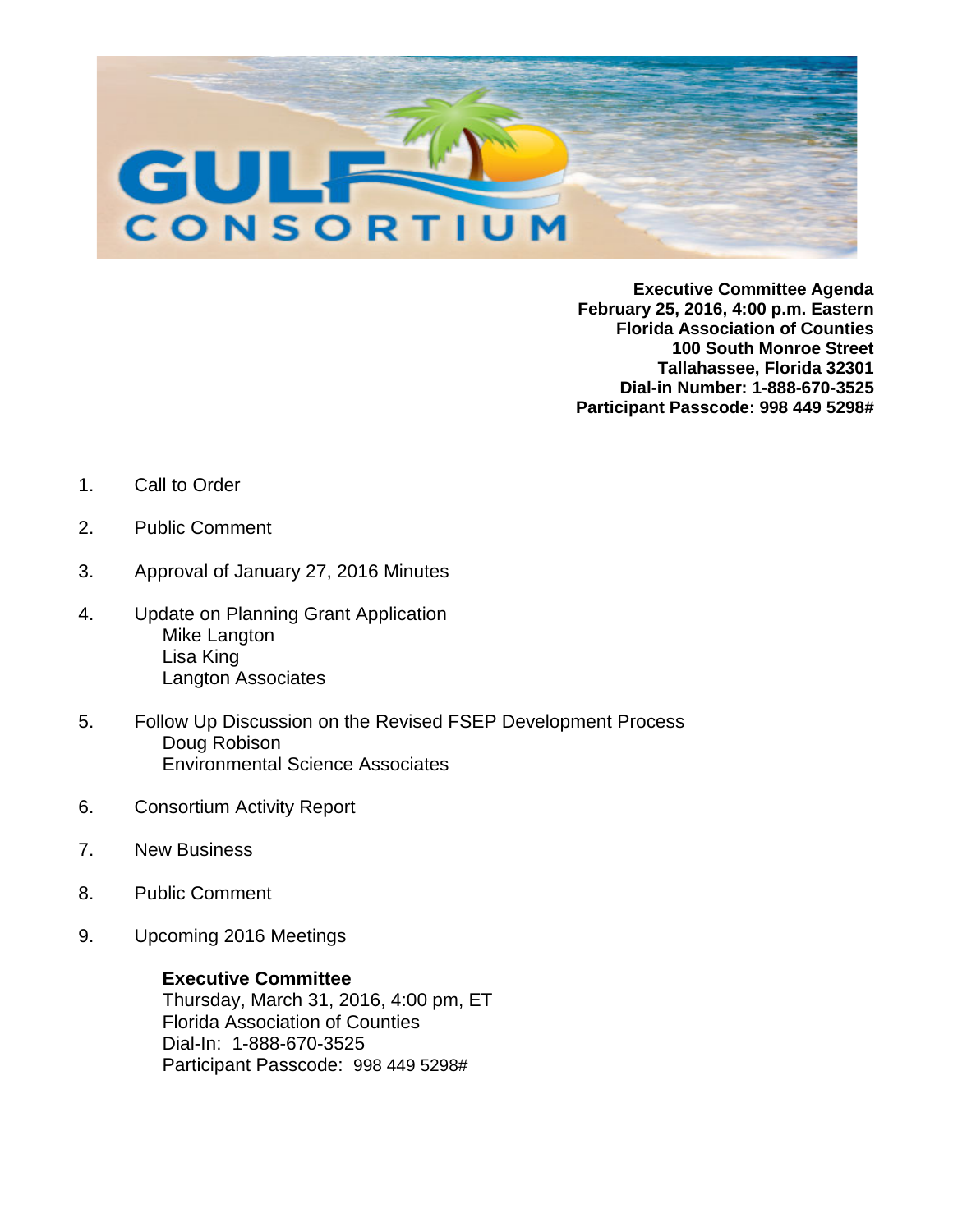

## **Executive Committee**

Wednesday, April 13, 2016, 4:00 pm, ET Florida Association of Counties Dial-In: 1-888-670-3525 Participant Passcode: 998 449 5298#

# **Full Board of Directors**

Thursday, April 21, 2016, 2:00 pm, ET *Hillsborough County, Frederick Karl Center 601 E. Kennedy Boulevard 26th Floor, Conference Rooms A & B Tampa, Hillsborough County*

Tuesday, June 28, 2016, 1:00 pm, ET *Hyatt Regency Orlando, Orange County*

Tuesday, September 13, 2016, 3:00 pm, ET *Hutchinson Island, Martin County*

Friday, December 2, 2016, 10:00 am, ET *Buena Vista Palace, Orange County*

10. Adjourn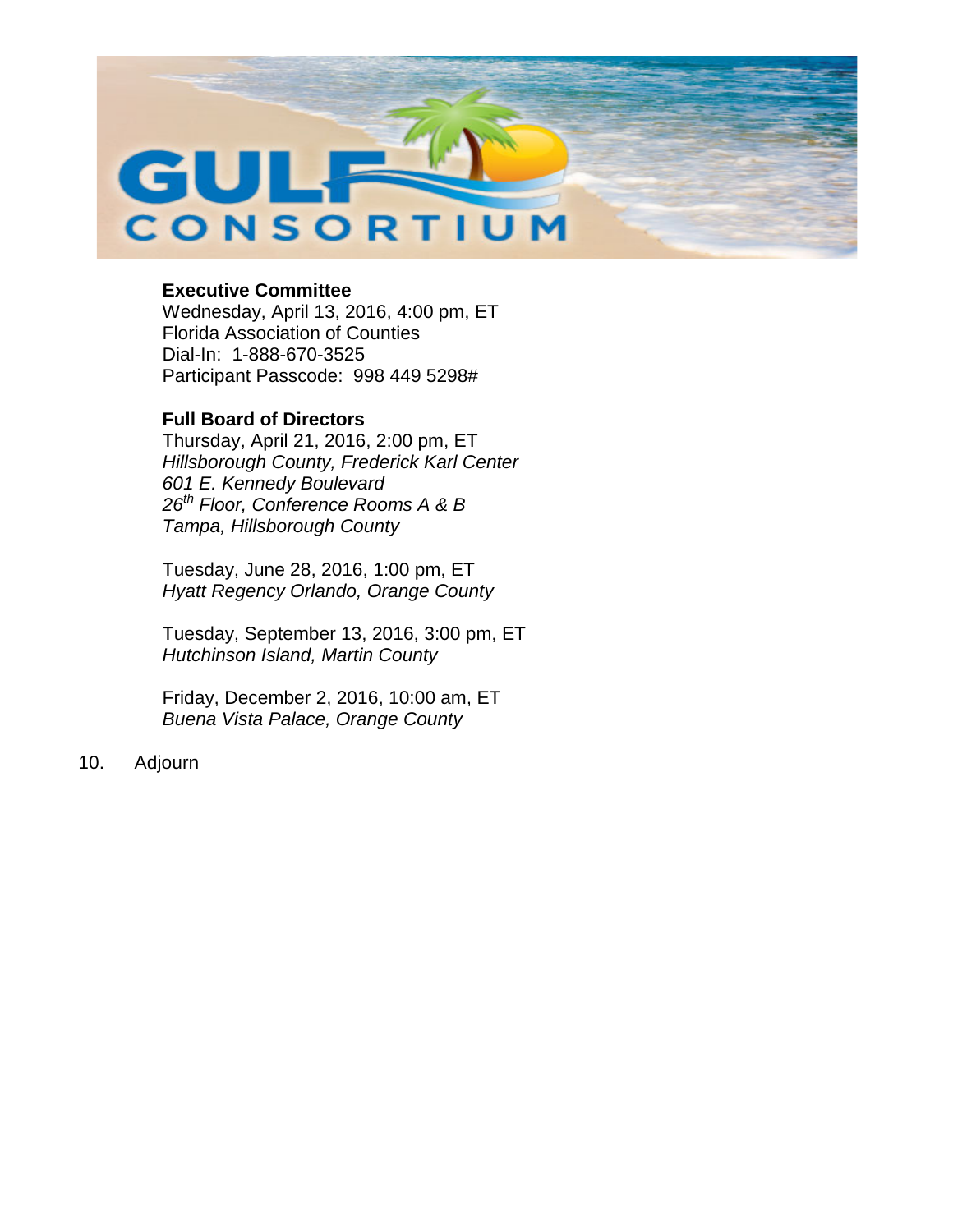### Notice of Meeting/Workshop Hearing

### [OTHER AGENCIES AND ORGANIZATIONS](https://www.flrules.org/gateway/department.asp?id=1000)

[Gulf Consortium](https://www.flrules.org/gateway/organization.asp?id=1089)

The Gulf Consortium Executive Committee announces a telephone conference call to which all persons are invited.

DATE AND TIME: February 25, 2016 at 4:00 pm (ET)

PLACE: Dial in Number: 888-670-3525

Participant Passcode: 998 449 5298#

GENERAL SUBJECT MATTER TO BE CONSIDERED: The Executive Committee of the Gulf Consortium will conduct a briefing on the planning grant application; development of the state expenditure plan; and, conduct other business. In accordance with section 163.01, the location of the conference call is the Florida Association of Counties, 100 S. Monroe Street, Tallahassee, FL 32301.

A copy of the agenda may be obtained by contacting: Ginger Delegal at 850-922-4300 or [gdelegal@fl-counties.com;](mailto:gdelegal@fl-counties.com) or, see [www.FACRestore.com.](http://www.facrestore.com/)

Pursuant to the provisions of the Americans with Disabilities Act, any person requiring special accommodations to participate in this workshop/meeting is asked to advise the agency at least 3 days before the workshop/meeting by contacting: Ginger Delegal at 850-922-4300 or [gdelegal@fl-counties.com.](mailto:gdelegal@fl-counties.com) If you are hearing or speech impaired, please contact the agency using the Florida Relay Service, 1-800-955-8771 (TDD) or 1-800-955-8770 (Voice). If any person decides to appeal any decision made by the Board with respect to any matter considered at this meeting or hearing, he/she will need to ensure that a verbatim record of the proceeding is made, which record includes the testimony and evidence from which the appeal is to be issued.

For more information, you may contact Ginger Delegal at 850-922-4300 or [gdelegal@fl](mailto:gdelegal@fl-counties.com)[counties.com;](mailto:gdelegal@fl-counties.com) or, see [www.FACRestore.com.](http://www.facrestore.com/)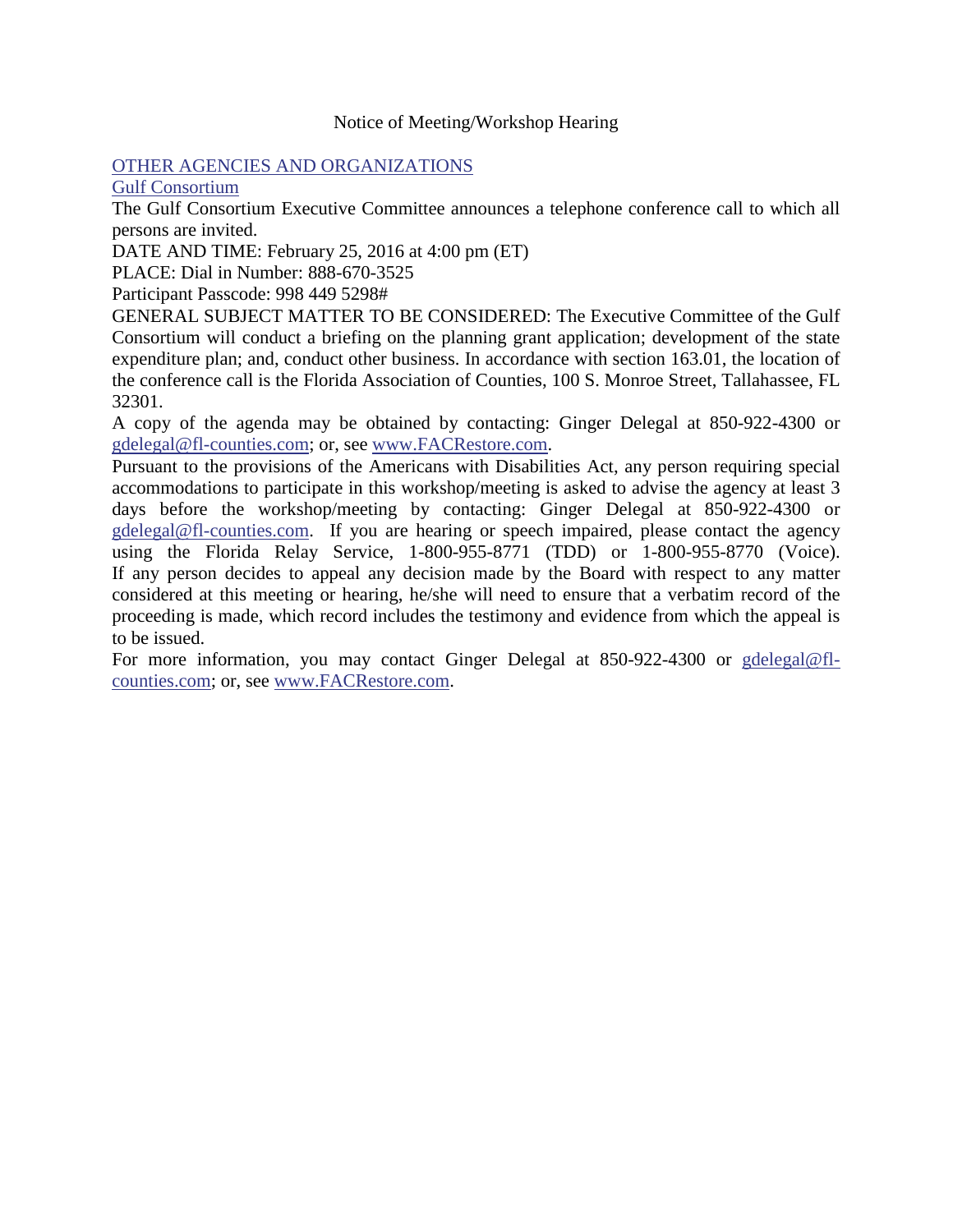**Gulf ConsortiumExecutive Committee Meeting February 25, 2016, 4:00 p.m., Eastern FAC Office - Conference Call**



| County   | <b>Executive Committee Member</b>   | <b>Present</b> |
|----------|-------------------------------------|----------------|
| Escambia | <b>Commissioner Grover Robinson</b> |                |
| Gulf     | <b>Warren Yeager</b>                |                |
| Monroe   | Commissioner George Neugent         |                |
| Walton   | Commissioner Sara Comander          |                |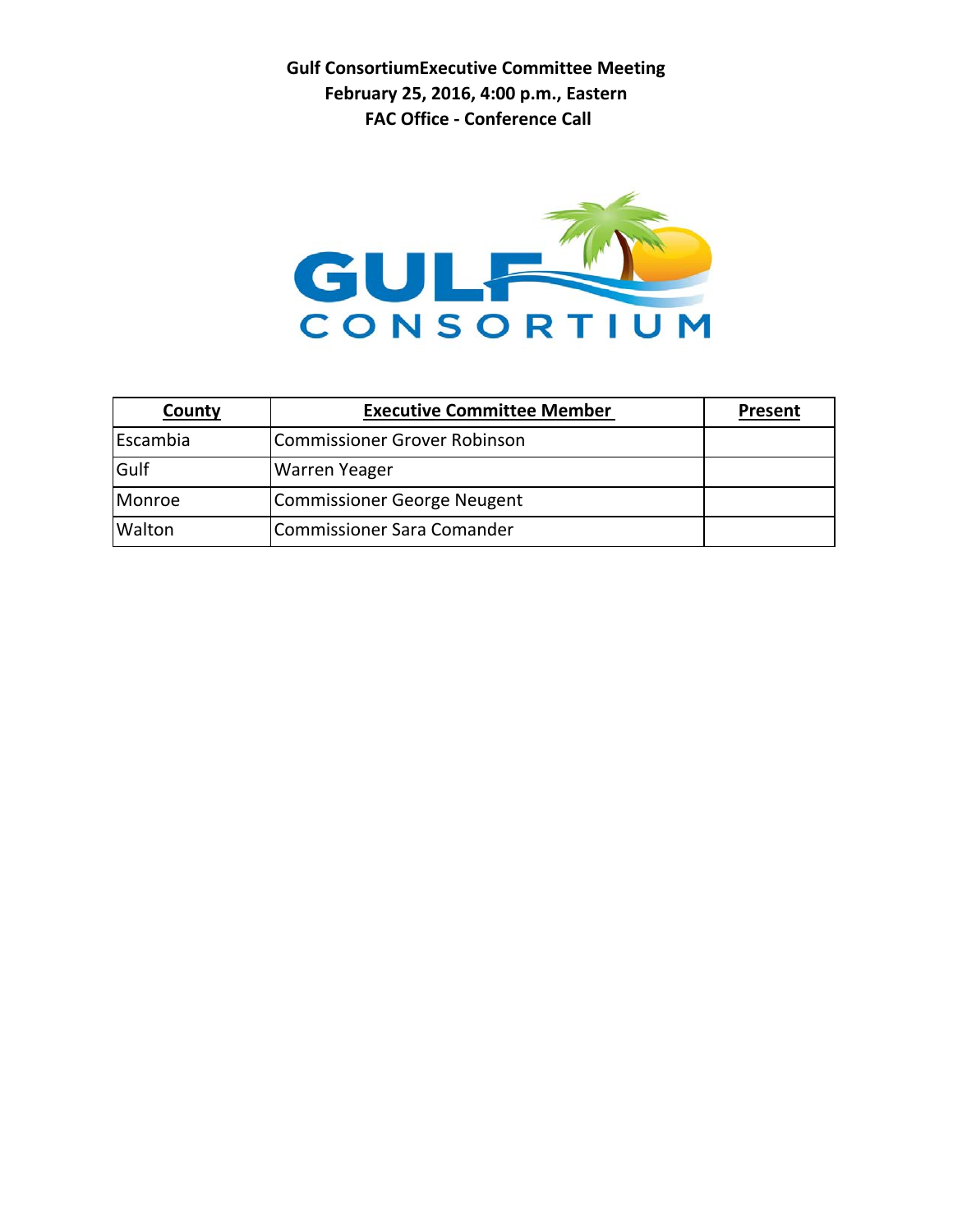## **Gulf Consortium Executive Committee February 25, 2016**

# **Agenda Item 3 Approval of January 27, 2016 Executive Committee Minutes**

### **Statement of Issue:**

This agenda item proposes approval of the January 27, 2016 Executive Committee meeting minutes.

### **Options:**

- (1) Approve the January 27, 2016 Executive Committee minutes, as presented; or
- (2) Amend and then approve the January 27, 2016 Executive Committee minutes.

### **Recommendation:**

Motion to approve the January 27, 2016 Executive Committee meeting minutes, as presented.

### **Prepared by:**

Ginger Delegal Florida Association of Counties Interim Manager On: February 18, 2016

# **Attachment:**

Draft 1/27/16 Minutes

### **Action Taken:**

Motion to: example and the Made by:  $\blacksquare$  , Made by:  $\blacksquare$ ;

| Seconded by: |  |
|--------------|--|
|--------------|--|

Approved \_\_\_; Approved as amended \_\_\_\_\_\_; Defeated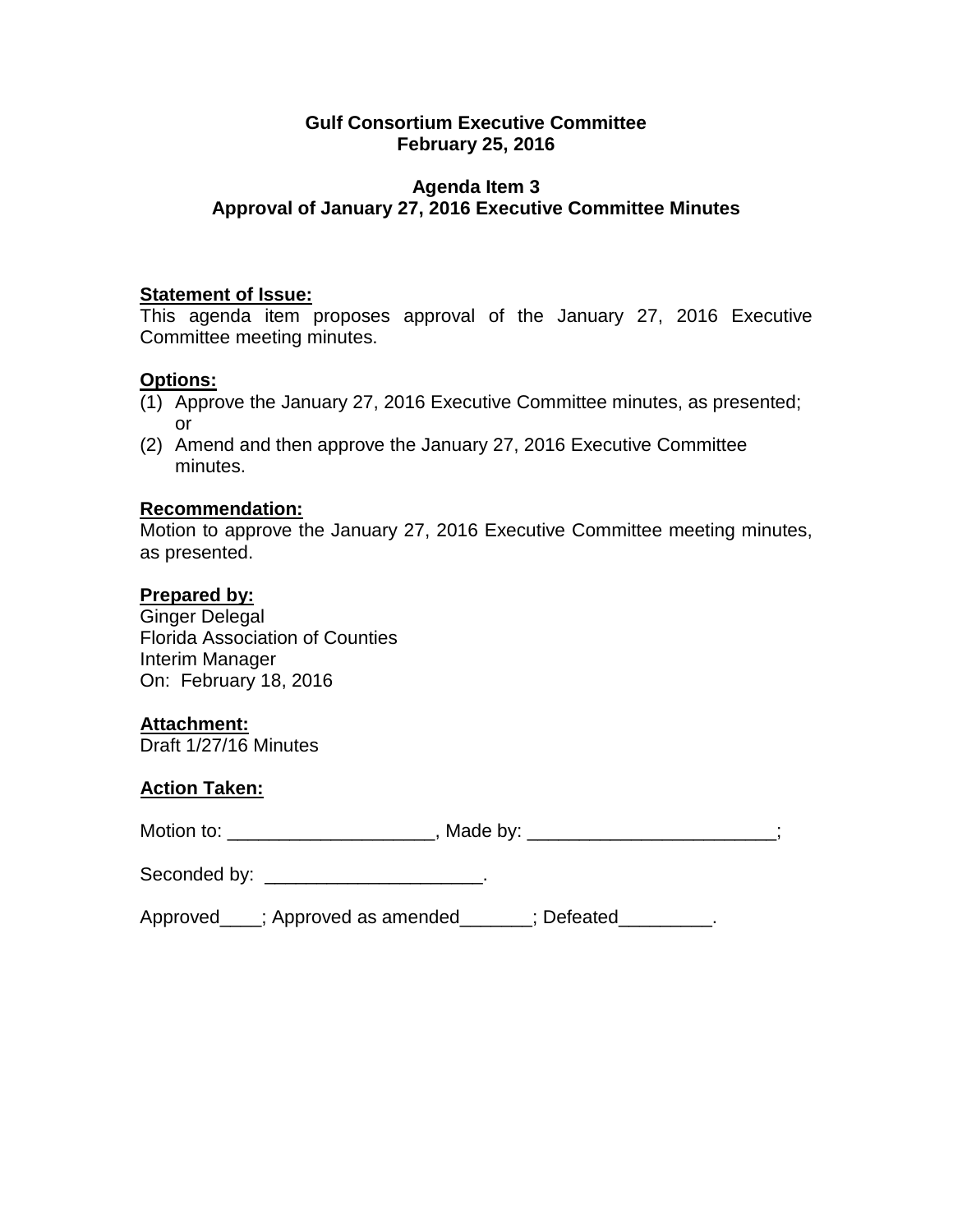## **Gulf Consortium Executive Committee Meeting January 27, 2016, 4:00 p.m. (Eastern) Florida Association of Counties Leon County, Tallahassee, Florida**

**Officers in Attendance Telephonically:** Commissioner Sara Comander (Walton), Susan Latvala (Pinellas), Commissioner George Neugent (Monroe), Commissioner Grover Robinson (Escambia) and Warren Yeager (Gulf).

#### **Agenda Item #1 – Call to Order**

Chairman Grover Robinson (Escambia) called the meeting to order at 4:04 pm (ET).

#### **Agenda Item #2 – Public Comment** None.

#### **Agenda Item #3 – Approval of Minutes from November 12, 2015 Executive Committee Meeting**

Chairman Grover Robinson (Escambia) presented the minutes from the November 12, 2015 Executive Committee meeting. A motion to approve the November 12, 2015 Executive Committee minutes was presented by Commissioner Sara Comander (Walton) and seconded by Susan Latvala (Pinellas).

#### **ACTION: APPROVED**

#### **Agenda Item #4 – Planning Grant Application Update**

Chairman Grover Robinson (Escambia) recognized Lisa King with Langton Associates who briefed the Committee on recent activity with regard to the Planning Grant Application to include an exchange of correspondence from the Restoration Council and the Consortium regarding the Planning Grant Application, including a letter dated January 26, 2016, from Chairman Robinson to Justin Ehrenwerth, Executive Director of the Restoration Council. There were no questions by the Committee and no action was required.

#### **Agenda Item #5 – Revised FSEP Development Process and Recommended Next Steps**

Chairman Grover Robinson (Escambia) recognized Doug Robison with ESA who gave a detailed overview of the proposed revised FSEP development process pursuant to Board decisions made at the November 18, 2015 Gulf Consortium meeting. There was considerable Committee discussion and questions that were addressed by Mr. Robison and, a motion was made to circulate the proposed FSEP development plan to a group of Restore Act Coordinators for review and feedback by Susan Latvala (Pinellas) and seconded by Commissioner Sara Comander (Walton). The motion passed unanimously.

#### **ACTION: APPROVED**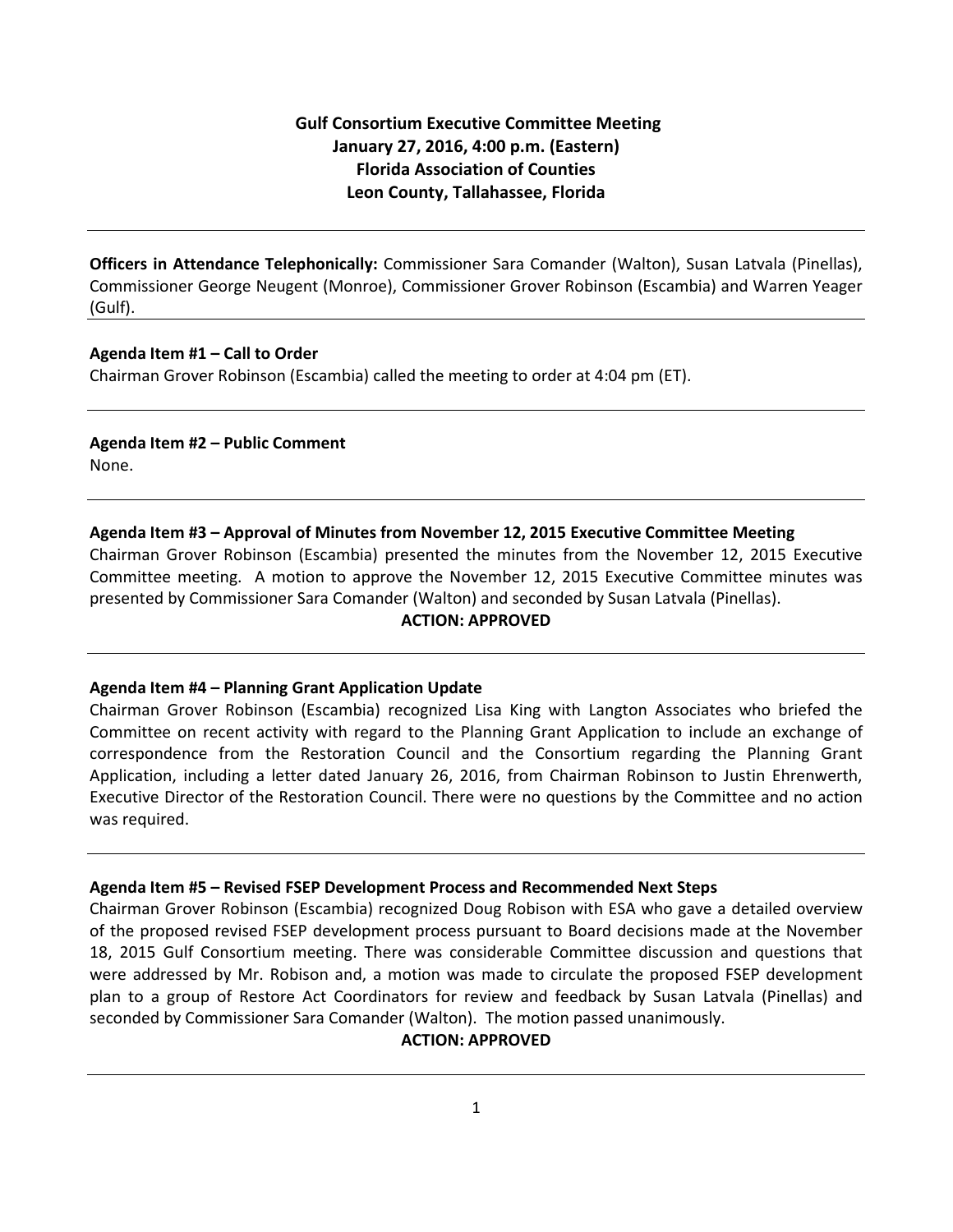#### **Agenda Item #6 – County Collaboration and Committee Process**

Ginger Delegal, Interim Manager and Sarah Bleakley, General Counsel, gave an overview of this agenda item and went through the process by which county collaboration and committees could exist within the structure of the Gulf Consortium without violating the Sunshine Law. There were no questions by the Executive Committee and a motion was made for Gulf Consortium staff to engage with counties to initiate collaboration among the Gulf Coast counties through county staff within the guidelines discussed by Commissioner Sara Comander (Walton) and seconded by Susan Latvala (Pinellas). The motion was approved unanimously.

#### **ACTION: APPROVED**

#### **Agenda Item #7 – Discussion of Officer Elections for 2016**

Sarah Bleakley, General Counsel, gave an overview of this agenda item which included the individuals who had self-nominated themselves for elected office in 2016. Chairman Robinson then offered the floor for candidates to speak. Commissioner Chris Constance (Charlotte) removed his name from consideration of the Chairman position and stated his intention to seek the position of Vice-Chairman, Secretary/Treasurer or appointed Officer. Chairman Grover Robinson stated his intention to seek re-election to the Chairman position. Commissioner George Neugent (Monroe) removed his name from consideration for the Vice-Chairman position and is seeking the Secretary/Treasurer position. Commissioner Jack Mariano (Pasco) removed his name from the Chairman, Vice-Chairman and Secretary/Treasurer position and is only seeking the position of Officer. Warren Yeager (Gulf) also removed his name from consideration for the Chairman position and is seeking the position of Vice-Chairman or Secretary/Treasurer. Commissioner Sara Comander (Walton) stated her intention to seek the position of appointed Officer. Chairman Robinson then asked Ms. Latvala to confirm that she will not be seeking reappointment as Vice-Chairman to which she confirmed. No action was required on this item.

#### **Agenda Item #8 – FY 2014-2015 Independent Financial Audit Update**

Ms. Ginger Delegal, Interim Manager, recognized Angela Balent with Warren Averett who gave a brief overview of the status of the audit process to date to the Executive Committee and stated that a final report would be forthcoming before the April Gulf Consortium Board meeting. There were no questions by the Committee and no action was required on this item.

#### **Agenda Item #9 – Consortium Activity Preview**

Ms. Ginger Delegal, Interim Manager, gave a detailed overview of this agenda item to the Committee which included detailed report on staff's activities as well as near future activities such as scheduling additional Executive Committee meetings before the April Gulf Consortium Board meeting. Chairman Robinson then suggested additional dates for Executive Committee meetings for February, March and April. No further action was taken on this item.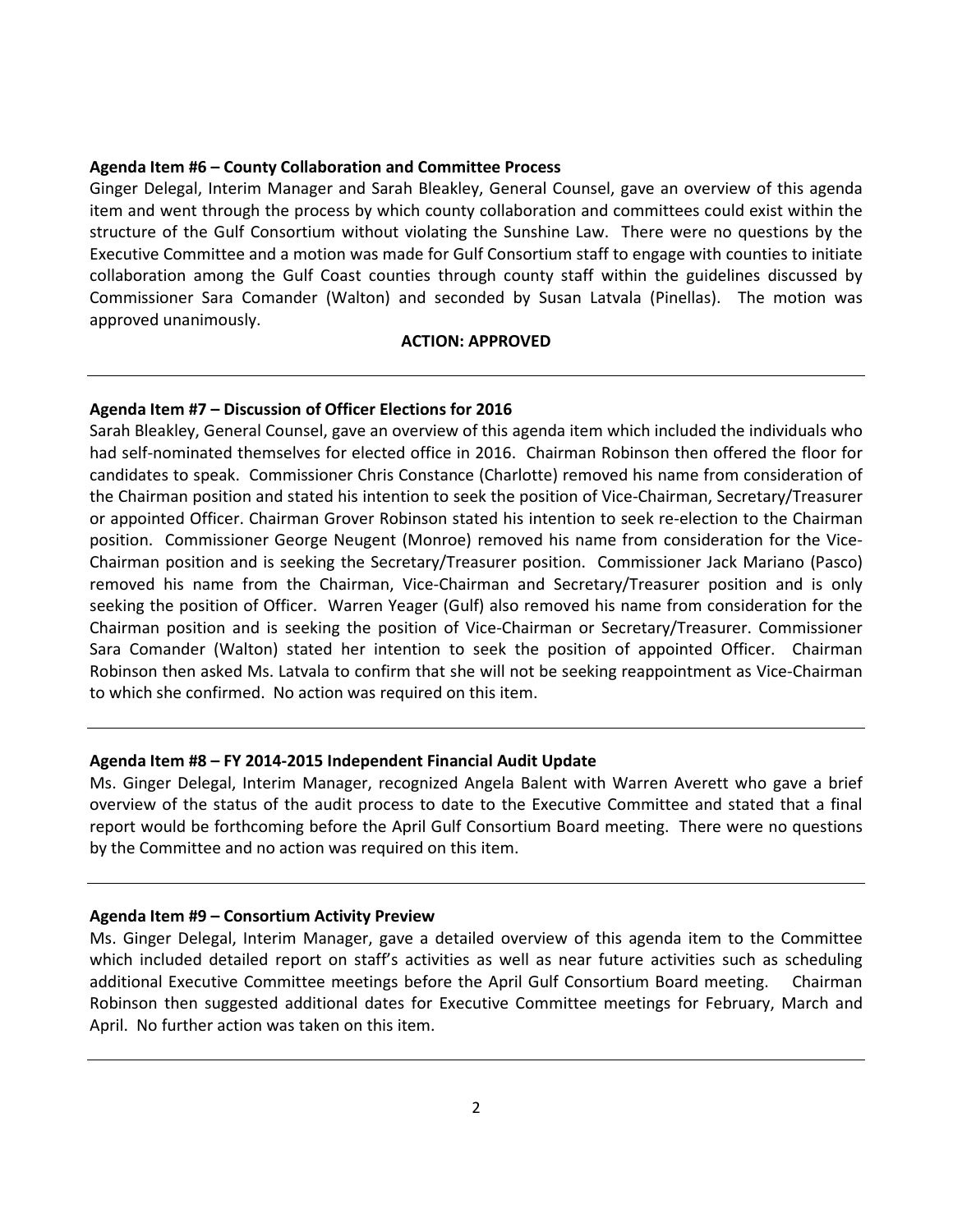**Agenda Item # 10 – New Business** None.

**Agenda Item # 11 – Public Comment** None.

#### **Agenda Item #12 – Upcoming Board Meetings**

The next meeting of the Consortium Board of Directors will be held on April 21, 2016 at 2:00 pm ET at the Hillsborough County Administrative Center in Hillsborough County.

#### **Agenda Item #8 – Adjournment**

There being no further business, the Committee adjourned at 5:20 pm (ET).

Respectfully submitted,

Grover Robinson Chairman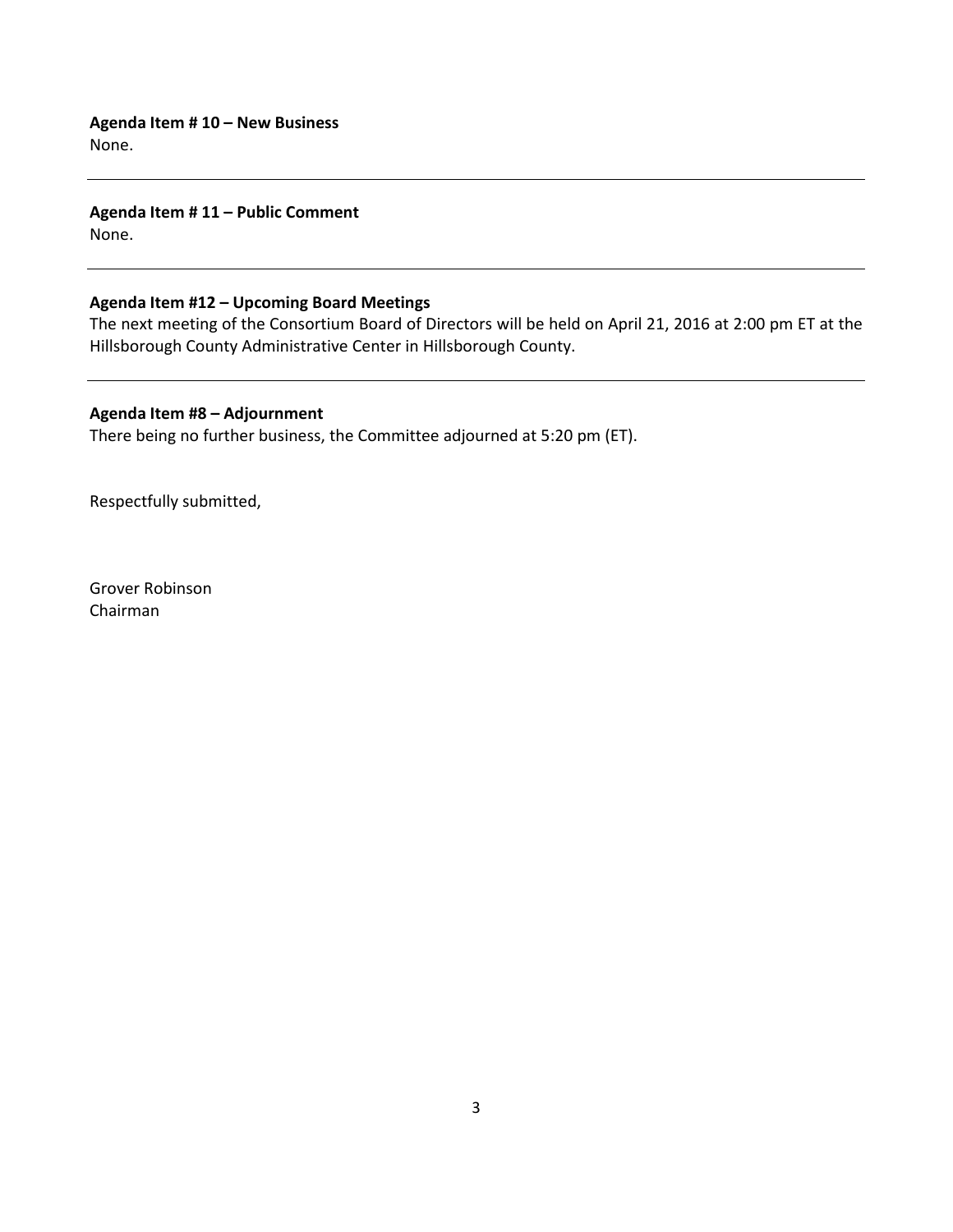## **Gulf Consortium Executive Committee February 25, 2016**

### **Agenda Item 4 Planning Grant Application Update**

### **Executive Summary:**

Update on the status of the Planning Grant Application submitted to the Restoration Council on September 24, 2015.

### **Background:**

Langton Associates, a part of the ESA Consultant Team, has prepared the planning grant application for the Consortium's review and approval. The total request for the grant is \$4,851,525.00, over a planning horizon that extends back from August 22, 2014 (period for pre-award costs), forward two (2) years, to September 30, 2017.

Additional work and telephone conference calls occurred between Consortium staff, Langton Associates, Leon County Clerk of Court staff, and the Restoration Council as to the grant funded eligibility of certain tasks performed by the Gulf Consortium to develop the State Expenditure Plan. After exercising its delegated authority, on September 23, the Executive Committee approved the final grant applicability and it was submitted on September 24, 2015, to the Restoration Council.

Langton Associates contacted Council staff for comments on the Planning Grant application and on November 6, 2015, Council staff responded with five questions, labeled as "initial review". Those questions related to procurement, cost basis and budget. Lisa King of Langton Associates submitted a response to those questions to Council staff via email on December 10, 2015.

On December 7, 2015 Mary Pleffner, CFO of the Council sent a letter to Chair Robinson with 14 additional questions related to the Planning Grant application. Those questions related to Task 16 (Conceptual Design and Feasibility Studies) and differences between the budget and the consultant's BAFO. Chair Robinson replied to those questions, in writing, on December 22, 2015. Ms. Pleffner responded to Chair Robinson's letter on January 28, 2016 requesting additional revisions to the application (attached).

On February 12, 2016 Chair Robinson, FAC staff and the consultant team met with Justin Ehrenwerth, Executive Director of the Gulf Coast Ecosystem Restoration County, Ms. Pleffner and others of his staff, and Mimi Drew and others from DEP to discuss clarification of several issues related to the administrative grant.

The Council staff gave direction to the Consortium at the February 12 meeting on outstanding issues including:

• Change in project selection process originally recommended in the PSEP to a county-by-county basis. The Council has asked for a revised scope of work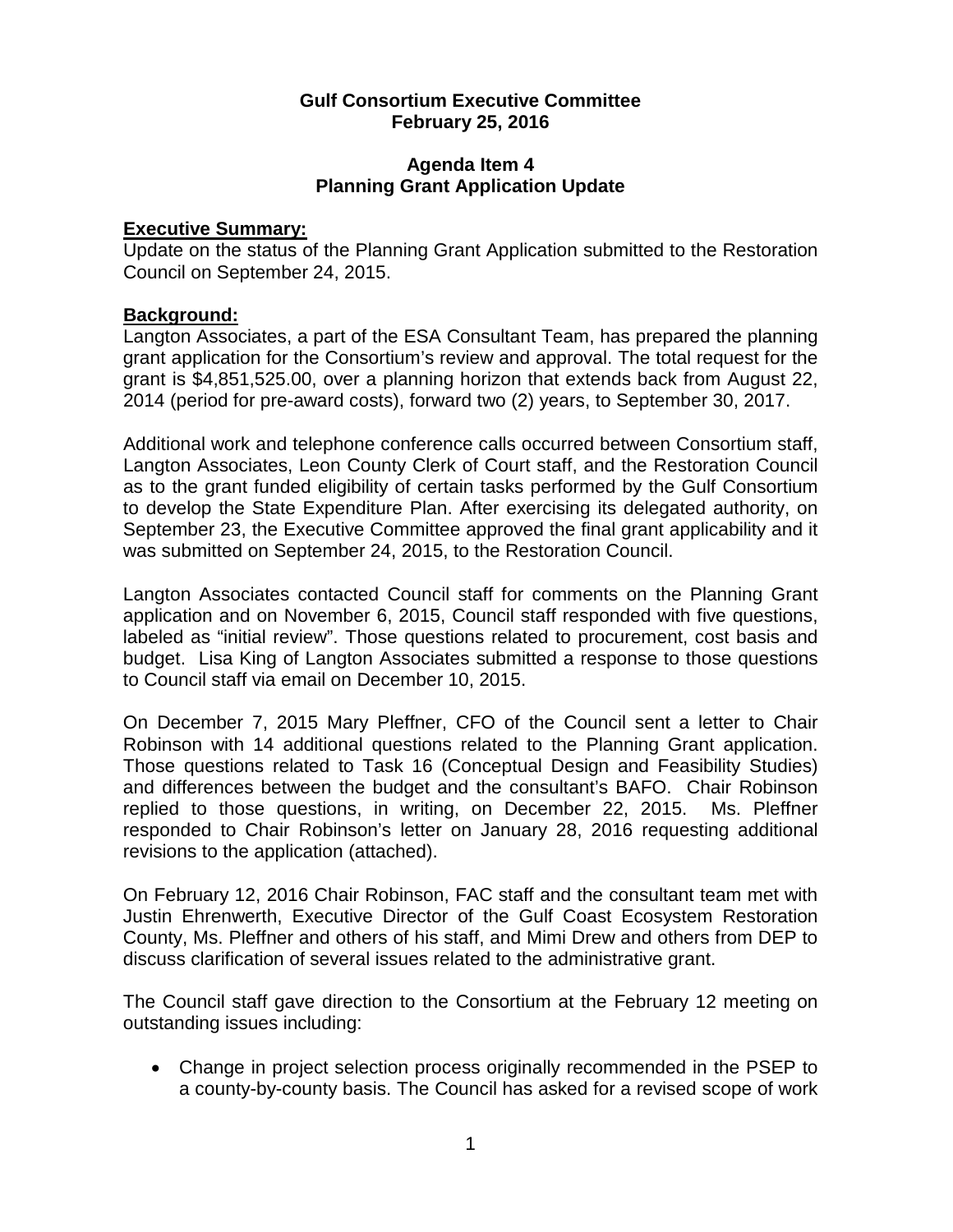and budget narrative that reflects this change as well as the changes to the ESA scope since the BAFO.

- The Council requested a single-source procurement justification for Task 16.
- Council has adopted the ESA Consultant Team's suggested definition of "conceptual plans and feasibility studies".
- Council requested a re-work of the grant budget to include all pre-award costs (The ESA's team Phase 1 activities) to reflect the time lapse since the submission of the application in September 2015.
- Council requested more in-depth justification for blended hourly wage rates for consultant fixed fee contracts.

The ESA team is working to prepare the revised application for submission by February 28, 2016.

# **Fiscal Impact:**

Under Task Order 1, ESA agreed to develop the PSEP and the preparation of a grant application for planning funds. Task Order 1 provides that payment to ESA is contingent upon the receipt of federal planning grant monies. Upon receipt of those funds, ESA will be paid \$15,000 for its services for the planning grant application preparation, and \$35,980 when the Council approves the grant, for a total of \$50,980.

# **Attachments:**

(1) Chairman Robinson's letter to Restoration Council, dated January 26, 2016.

# **Recommendation:**

For information only.

# **Prepared by:**

Lisa King Langton Associates On: February 18, 2016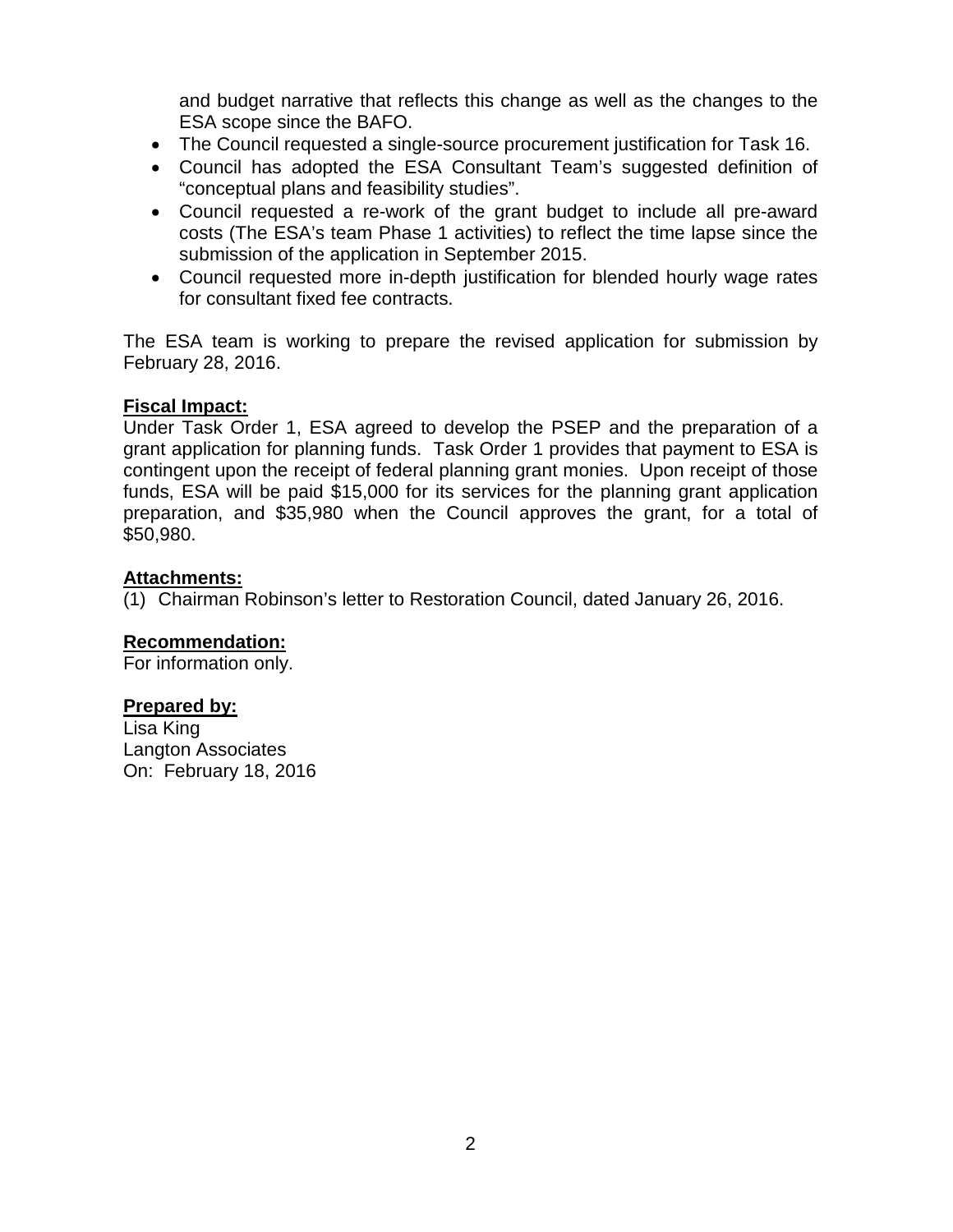

### **VIA ELECTRONIC MAIL [Justin.Ehrenwerth@RestoreTheGulf.gov](mailto:Justin.Ehrenwerth@RestoreTheGulf.gov) AND U.S. MAIL**

January 26, 2016

Mr. Justin R. Ehrenwerth Executive Director Gulf Coast Ecosystem Restoration Council Hale Boggs Federal Building 500 Poydras Street Suite 1117 New Orleans, LA 70119

Re: Submitted Gulf Consortium Planning Grant Application

Dear Mr. Ehrenwerth:

Four months ago the Gulf Consortium submitted its planning grant application to the Gulf Coast Ecosystem Restoration Council. Since that time, members of our State Expenditure Plan (SEP) development team, Langton Associates have been in correspondence with members of your team to answer any and all review questions regarding the grant application. Unfortunately, during that time there has been little indication on when the grant application review would be completed and a decision made to the Gulf Consortium.

As chair of the Gulf Consortium, no one knows more than I the uncharted waters you and I find ourselves in as leaders of groundbreaking and history making work. Yet the delay in the grant approval process leaves the Consortium unable to complete its Congressional charge of developing a SEP. Given the unique situation we find ourselves in I thought perhaps it be best if you and I along with our teams meet to discuss any questions that may remain with your team along with a plan going forward so that both of us can continue to meet the responsibilities we've been given.

In April, it will be one year since the Planning SEP was delivered to the Council and the 23 elected officials charged with running the Gulf Consortium are anxious to continue forward with their work. Please see below a timeline of the Planning SEP and grant application process.

| April 2, 2015 | Planning SEP submitted to Restoration Council through the Florida    |
|---------------|----------------------------------------------------------------------|
|               | Department of Environmental Protection (FDEP)                        |
| May 21, 2015  | Council notified Ms. Mimi Drew with FDEP of approval of Florida's    |
|               | <b>Planning SEP</b>                                                  |
| July 1, 2015  | Council agrees on process of Consortium's planning grant application |
|               | and recognizes the mutual intent of finalizing the application and   |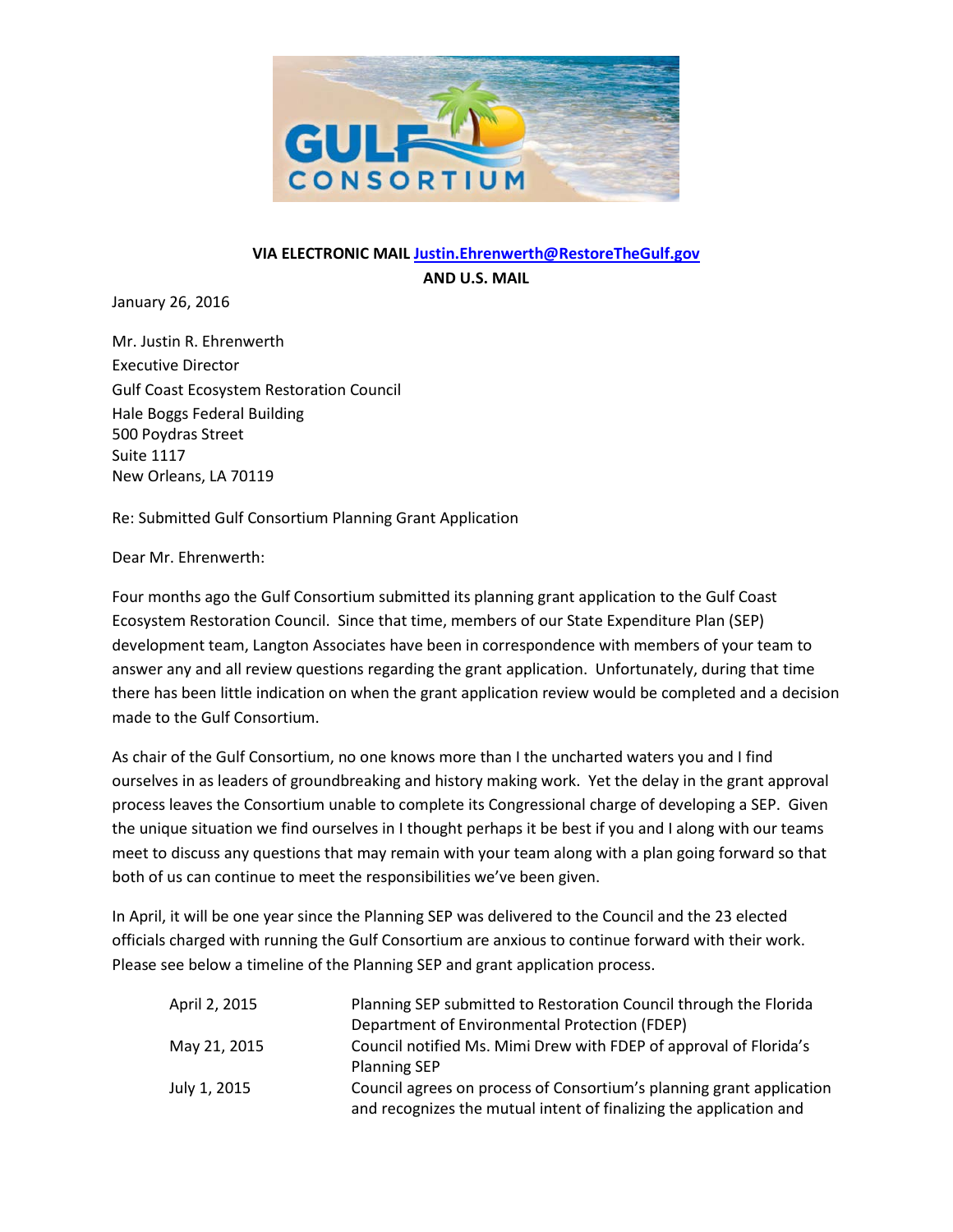|                    | approval expeditiously and enters into an iterative process.                     |
|--------------------|----------------------------------------------------------------------------------|
| July 17, 2015      | Consortium begins sharing extensive documentation in response to                 |
|                    | questions and requests made by Council staff. This process of the                |
|                    | back and forth sharing of information lasted approximately 60 days.              |
| September 24, 2015 | Consortium submits its planning grant application to the Restoration<br>Council. |
| November 6, 2015   | Consortium staff, Langton Associations, reaches out to Council for               |
|                    | comments/feedback on grant application and receive five questions,               |
|                    | labeled 'initial review'                                                         |
| December 7, 2015   | Council sends formal request with 14 additional questions related to             |
|                    | the planning grant application                                                   |
| December 10, 2015  | Langton Associates, on behalf of the Consortium responds to the first            |
|                    | five questions from the Council related to procurement, cost basis               |
|                    | and budget.                                                                      |
| December 22, 2015  | Consortium responds to December 10 questions related to Task 16                  |
|                    | (Conceptual Design & Feasibility Studies) and differences between the            |
|                    | budget and the consultant's BAFO.                                                |

As you can see, it has been more than a month since the Consortium responded to the Council's inquiry and we are still awaiting word on our grant application. While our directors are anxious to move forward, we also understand that this is a process that is under development and ensuring that it meets with all of the requirements under a complex federal grant process can be daunting. This is why I think a face to face meeting of our teams as soon as possible may help us to understand each other's goals and objectives so they can be met and we can move forward in Florida with full economic and environmental recovery.

Sincerely,

San C6125

Grover C. Robinson, IV Escambia County Commissioner Chair, Gulf Consortium

cc: Mary Pleffner, Gulf Coast Ecosystem Restoration Council CFO/Director of Administration Mimi Drew, Designee of the Governor of Florida to the Gulf Coast Restoration Council Gulf Consortium Executive Committee R. Scott Shalley, Gulf Consortium Interim Manager Ginger Delegal, Gulf Consortium Interim Manager Sarah Bleakley, Gulf Consortium General Counsel Julia Espy, Governor's Office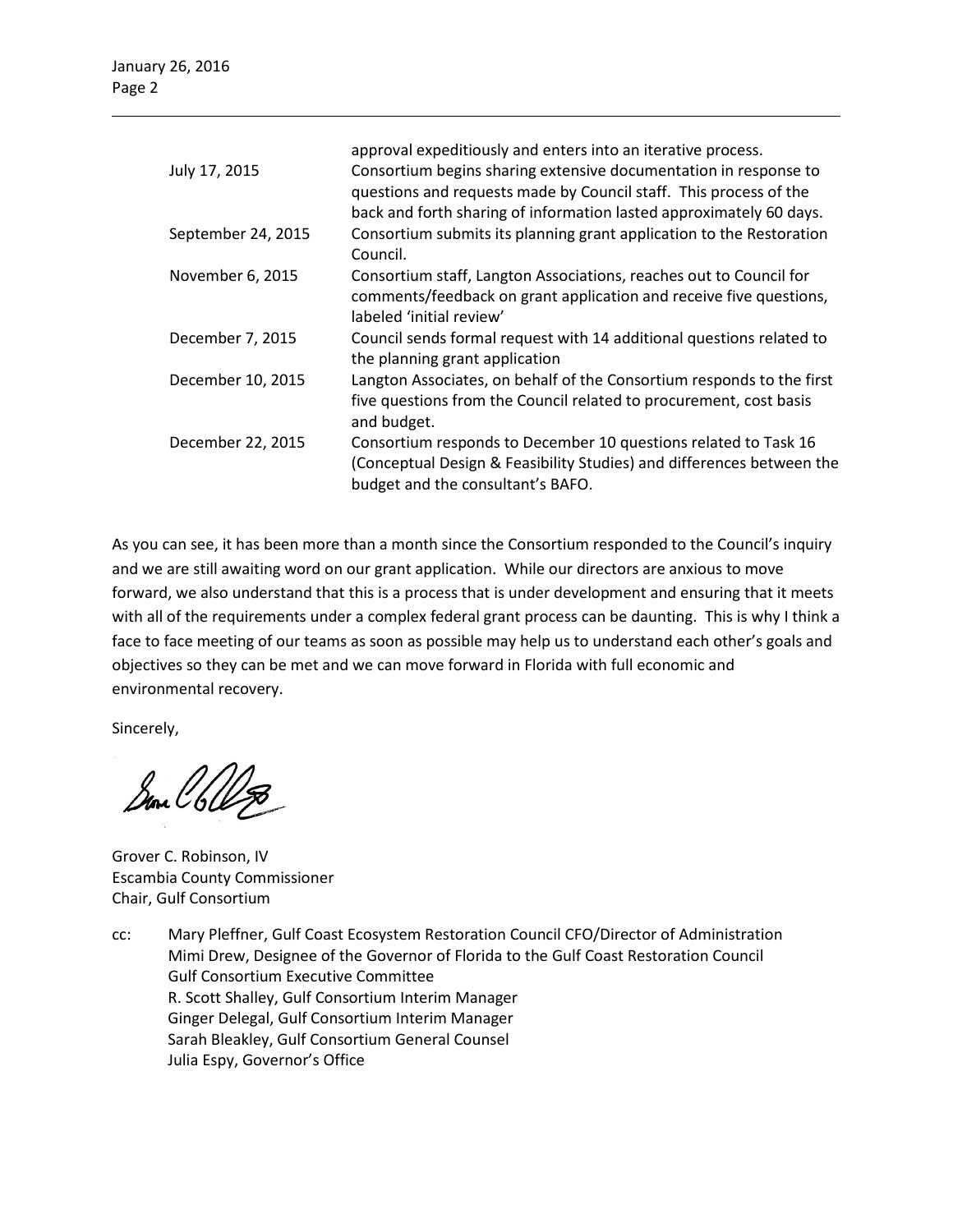# **Gulf Consortium Executive Committee February 25, 2016**

# **Agenda Item #5**

# **Follow-Up Discussion on Revised FSEP Development Process**

# **Background**

At the January 27, 2016 Executive Committee meeting Doug Robison, project manager of the the ESA consultant team, presented an overview of proposed revisions to the FSEP development process graphically depicted in the process flow chart below.



Revisions to the originally proposed FSEP development process were necessary to accommodate the decision by the Gulf Consortium to establish a predetermined geographic allocation of Spill Impact Component funds pursuant to an "even-steven" or equal distribution of funds among the 23 counties. This decision essentially changes the FSEP development approach from a "County-Independent" process to a "County-Driven" process. A County-driven FSEP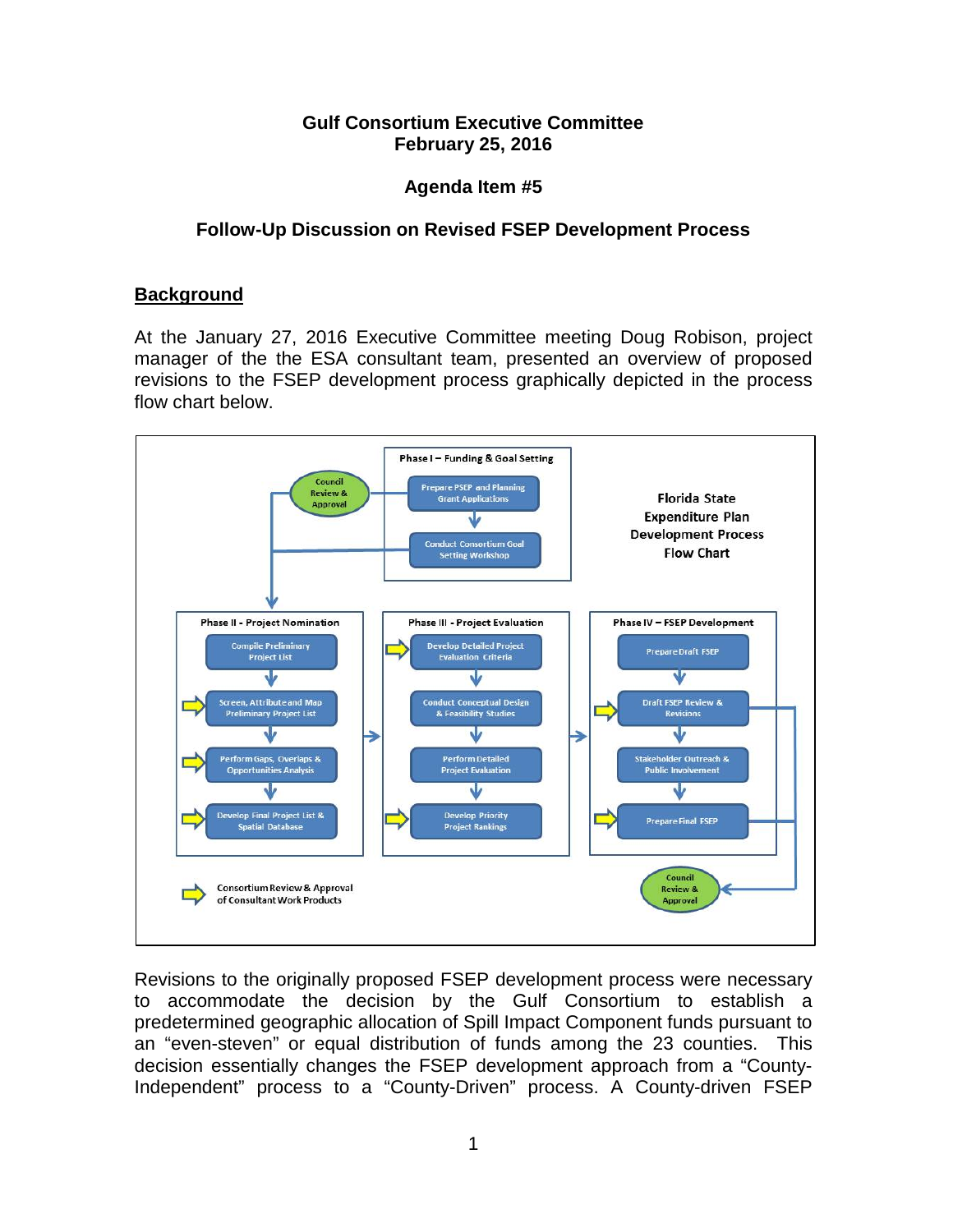development process necessitates the following changes to the approach originally proposed by the ESA consultant team:

- Changes the starting point for identifying potential projects from the Florida Department of Environmental Protection's online portal to the individual counties or to groups of counties working together and/or with other agencies (where it makes sense).
- Eliminates the need to develop a separate online portal to solicit new project concepts from stakeholders.
- Modifies the project evaluation process from detailed benefit/cost analysis of multiple projects to conceptual design and feasibility reviews of proposed county projects.
- Alters the priority project ranking process from the inclusion/exclusion of projects to the temporal sequencing of projects, based on grant-readiness, leveragability, and other factors.
- Reduces the level of effort and shifts the focus of the public involvement program primarily to the review of the draft FSEP, to be conducted in Phase IV (FSEP development).

With the submittal of the Planning Grant Application, and the completion of the Consortium Goal Setting Workshop, Phase I (Funding & Goal Setting) is now complete. Upon approval of the planning grant by the Council the FSEP development process will move into Phase II (Project Nomination).

Following the presentation of the proposed revisions to the FSEP development process at the January 27, 2016 meeting, the Executive Committee directed Consortium staff and the ESA consultant team to distribute the proposed revisions to County RESTORE Act Coordinators for review and feedback. Initial feedback regarding the proposed revisions has focused primarily on two tasks: 1) Compilation the Preliminary Project List; and 2) Development of Priority Project Rankings. These two tasks are discussed further below.

# **Compilation the Preliminary Project List**

With regard to the compilation of the Preliminary Project List, there are two steps to moving forward with this task, as described below.

1. **Prepare and Distribute a Standard Format Project Application Package.** The first step in compiling the preliminary project list is the development of a project application package for the counties to use in the preparation and submittal of their project concepts to the ESA Consultant Team. As specified in the Memorandum of Agreement (MOU) between the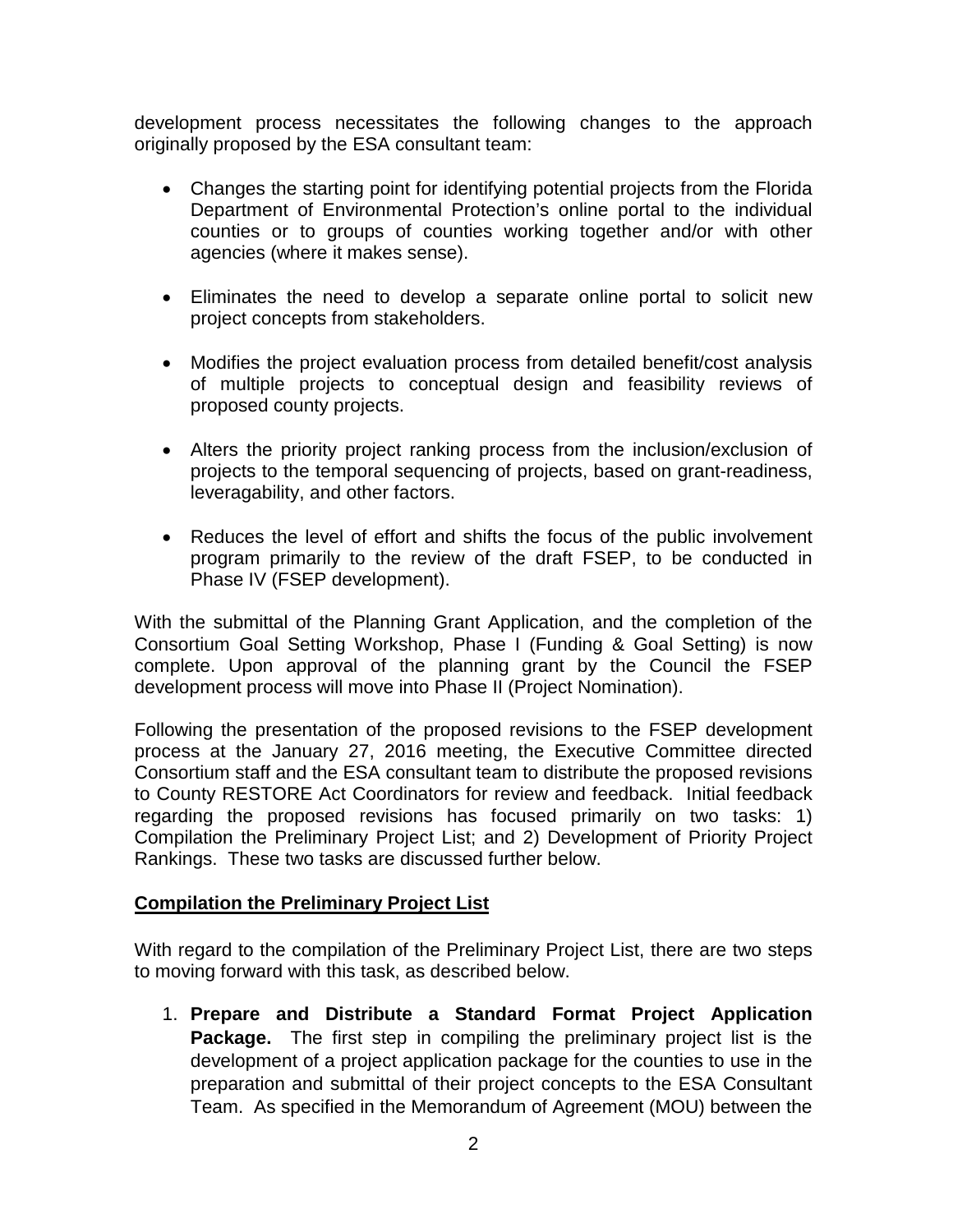Consortium and the Governor, the Consortium must consult with the FDEP in the development and approval a "standard format" for submitting projects, programs and activities; and that said standard format must be consistent with the Florida Gulf of Mexico Project Submittal Form utilized by the FDEP.

It is anticipated that the Project Submittal Form will specify general screening criteria such as: 1) conformance with the RESTORE Act list eligible of activities; and 2) consistency with adopted goals, objectives and guiding principles. However, depending on Consortium policy directives, as discussed below, the initial criteria could also include more subjective factors as: 1) regional benefits; and 2) leveragability.

- 2. **Assist Counties in the Development and Submittal of Project Concepts.** Once the standard format project application package is distributed to the counties, two alternative approaches are proposed for coordinating the development and submittal of project concepts by the counties.
	- **Option 1** Counties may complete the application package and submit it to the ESA consultant team within 90-days for compilation. However, counties that need assistance in identifying and describing appropriate project concepts for consideration may request a consultation with the ESA consultant team. Consultations would involve a one-day meeting with applicable county elected officials and staff (e.g., directors of public works, environmental, engineering, and planning departments, county consultants, etc.) to discuss and rank various project concepts for submittal, and to assist in the preparation of the application package.
	- **Option 2** To ensure a higher level of consistency in the project concept submittals from the counties the ESA consultant team will conduct one-day consultations with each of the 23 counties as described above. It is anticipated that the consultations and resulting project concept submittals would be completed within 90 days.

# **Development of Priority Project Rankings**

Some concerns have been expressed about the term "priority project rankings" in that it implies that some projects will be deemed to have greater "value" than others, thus deserving a higher priority in the 15-year payout. The alternative to ranking projects would be to simply develop a project sequencing schedule over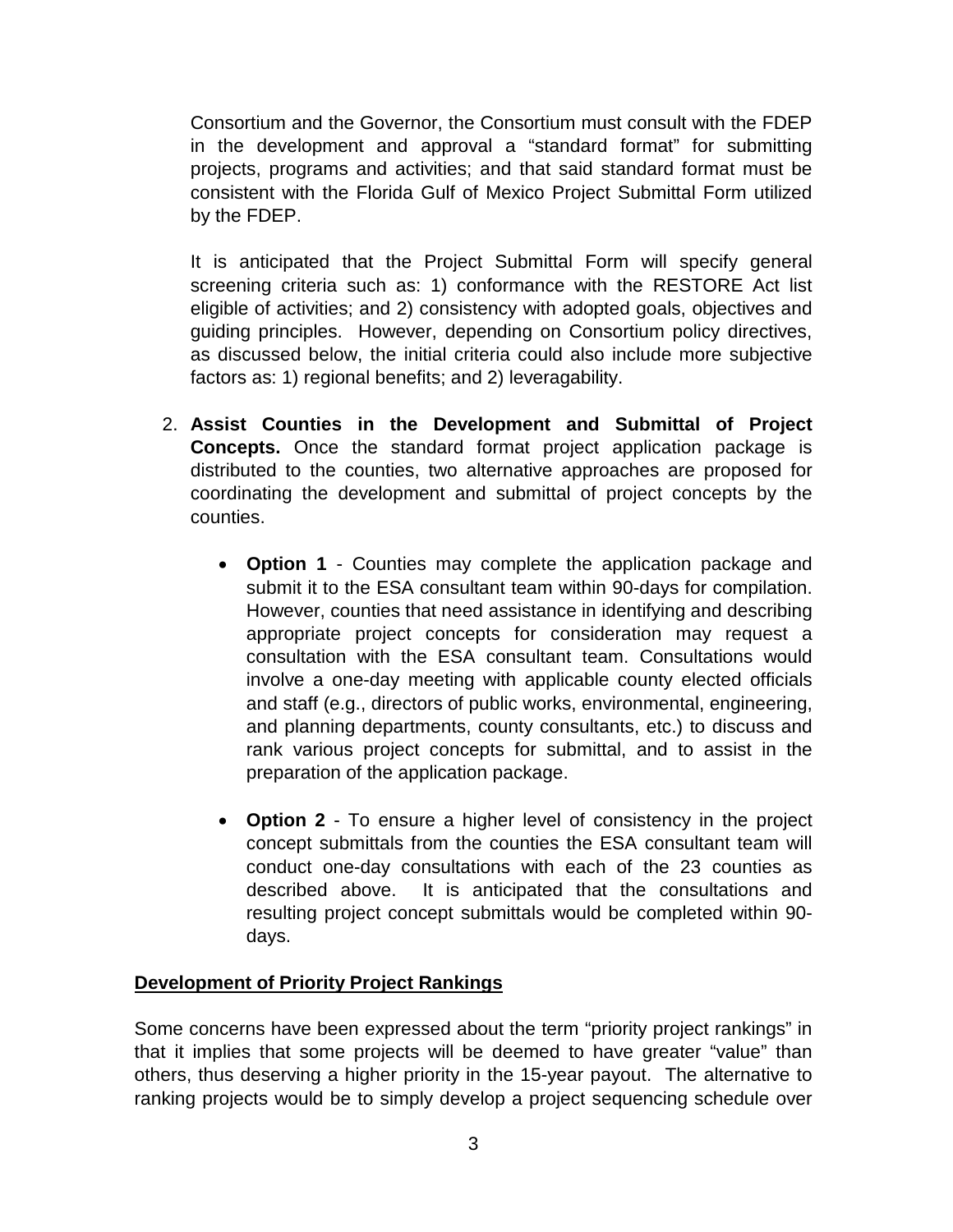the 15-year payout without making any value judgments about the various projects proposed by the counties. Which approach is ultimately taken depends on a policy decision to be made by the Consortium, which can be summarized as follows:

• Should higher priority be given to projects that provide for greater regional benefits and/ or leveragability?

There are at least two good arguments for an affirmative policy decision on this matter. First, guidance from the Restoration Council and the Governor is clear that the FSEP should not simply be an extension of the Direct Component, but rather should endeavor to address regional coastal restoration issues in a meaningful way. Therefore, a FSEP that prioritizes projects that deliver regional benefits is more likely to receive expeditious support and approval. Second, projects that are able to attract leveraged funds from the Council Directed Component (Pot 2), Natural Resource Damage (NRDA) funds, and/or National Fish & Wildlife Foundation (NFWF) funds increase the overall monetary value and beneficial impact of the FSEP for the citizens of Florida.

With regard to the 15-year payout, recent communications with the Restoration Council have confirmed that Spill Impact Component funds for project implementation will be disbursed via grants submitted through a single portal managed by the implementing entity of the Florida SEP, which at this time is presumed to be the Consortium. Our current understanding is that implementation grant applications will be project-specific. That is, a grant application will need to be submitted for each project in the approved FSEP for that project to receive implementation funding in a particular funding cycle. Implementation funding can be used for permitting, final engineering design, construction, and success monitoring. This process will also allow for multiple projects to be moving forward simultaneously, each project receiving funding allocations for its applicable phase of implementation.

# **Recommendation:**

Information provided for discussion.

### **Attachment:**

Draft Revised FSEP Development Process and Recommended Next Steps.

# **Prepared by:**

Doug Robison Environmental Science Associates On: February 18, 2016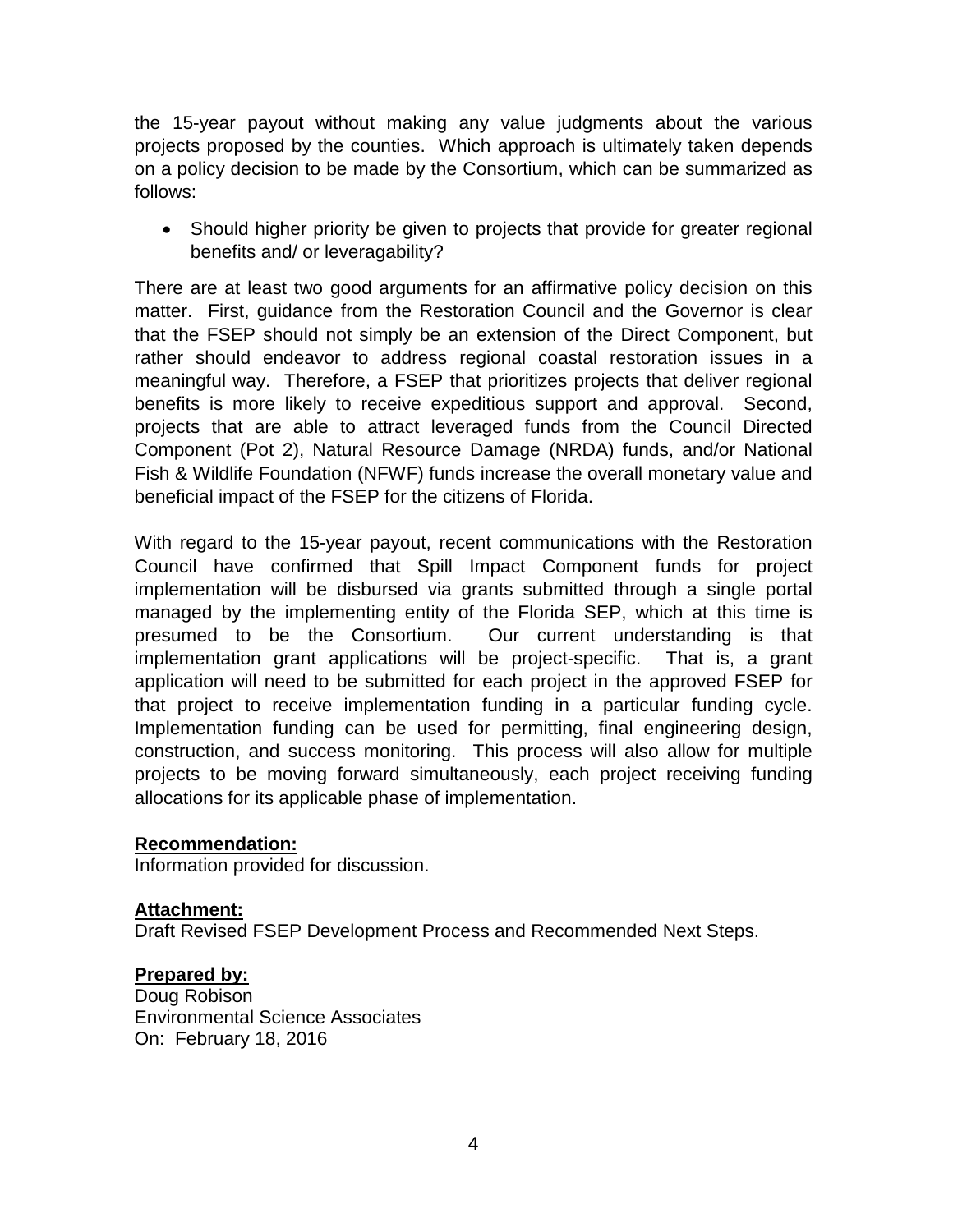# **Revised FSEP Development Process and Recommended Next Steps**

# **Background**

At its November 17, 2015 meeting the Gulf Consortium formally voted on the three primary issues discussed at the August 26, 2015 goal setting workshop. With these votes, the Consortium formally approved the following:

- Adoption of the Restoration Council's Comprehensive Plan goals and objectives to serve as the framework for the Florida State Expenditure Plan (FSEP), with the addition of a new eighth objective for the FSEP specifically addressing economic recovery.
- Decision to not establish predetermined project type allocations of Spill Impact Component funds for environmental versus economic projects to be included in the FSEP.
- Decision to establish a predetermined geographic allocation of Spill Impact Component funds pursuant to an "even-steven" or equal distribution of funds among the 23 counties.

At this meeting the Consortium also discussed and adopted four guiding principles for the development of the FSEP:

- Put a plan together that the Governor will approve.
- Regionalization and/or bundling of projects that would otherwise meet the established criteria.
- Leverage of the money, when possible.
- Every county shall have the ability to propose its allocation be used for Gulf Restoration as established by the criteria and objectives established by the Consortium.

The decision regarding a predetermined geographic allocation of Spill Impact Component funds essentially changes the FSEP development approach from a "County-Independent" process to a "County-Driven" process. This change brings with it certain advantages, including:

• Ensuring that every Florida Gulf Coast county will actively participate in, and benefit from, the implementation of the FSEP by directing the use of its equal funding allocation towards county-proposed projects and/or countysupported projects proposed by other entities (e.g., National Estuary Programs; Water Management Districts, etc.).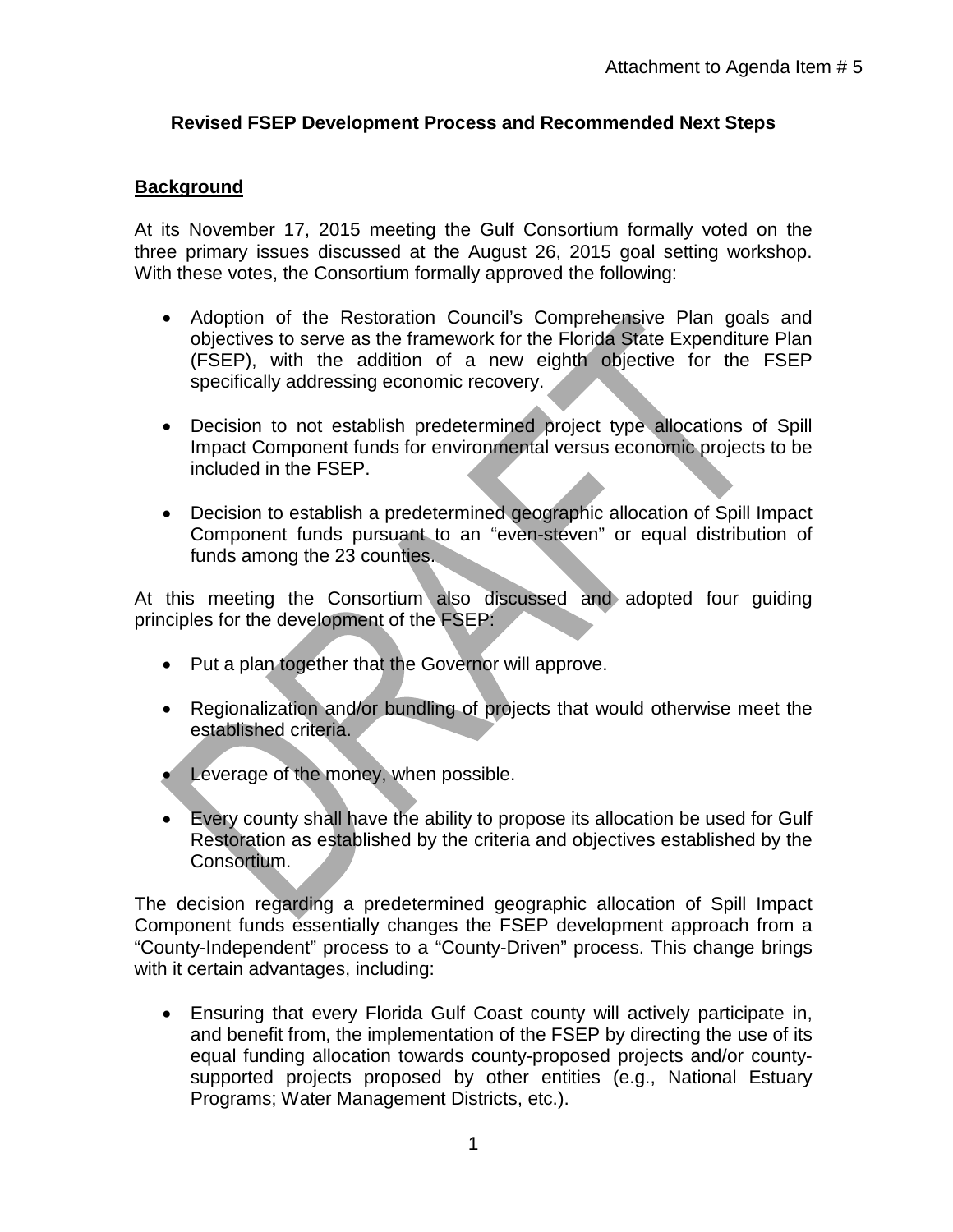- Providing more predictable programming and budgeting conditions for each county;
- Minimizing competition among counties and projects for funding, allowing counties to focus on plan development and to work more collaboratively; and
- Potentially streamlining the FSEP development process.

In addition, by working together to develop an integrated FSEP that is tied together thematically and, where appropriate, regionally, the Consortium and 23 counties will be able to:

- Gain more rapid and comprehensive support and approval of the FSEP and individual projects from the Governor's Office and the Restoration Council; and
- Maximize the ability to attract leveraged funds from other applicable funding sources including the Council Selected Component (Pot 2), Florida Natural Resource Damages (NRD) funds, the Gulf Environmental Benefit Fund (NFWF), and others.

# **Revised FSEP Development Process**

A County-driven FSEP development process necessitates the following changes to the approach originally proposed by the ESA consultant team:

- Changes the starting point for identifying potential projects from the Florida Department of Environmental Protection's online portal to the individual counties or to groups of counties working together and/or with other agencies (where it makes sense);
- Eliminates the need to develop a separate online portal to solicit new project concepts from stakeholders; and
- Modifies the project evaluation process from detailed benefit/cost analysis of multiple projects to conceptual design and feasibility reviews of proposed county projects.
- Alters the priority project ranking process from the inclusion/exclusion of projects to the temporal sequencing of projects, based on grant-readiness, leveragability, and other factors.
- Reduces the level of effort and shifts the focus of the public involvement program primarily to the review of the draft FSEP, to be conducted in Phase IV (FSEP development).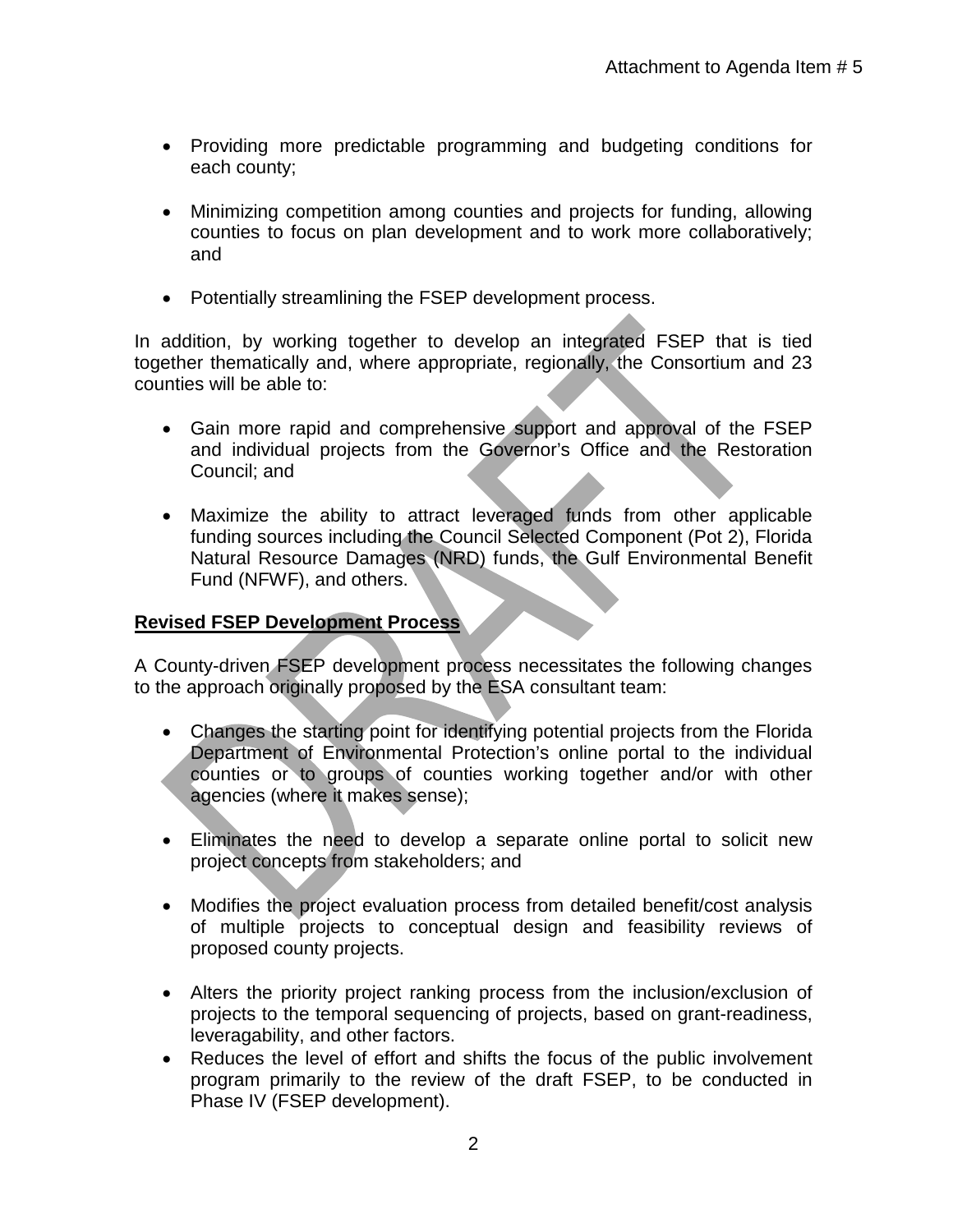Accordingly, the process for the development of the FSEP has been revised to accommodate the new County-driven process. To provide a roadmap for the Consortium going forward, the revised process flow chart is shown below.



With the submittal of the Planning Grant Application, and the completion of the Consortium Goal Setting Workshop, Phase I (Funding & Goal Setting) has been completed. Upon approval of the planning grant by the Council the FSEP development process will move into Phase II (Project Nomination).

As stated above, the most significant change in the Project Nomination phase is the starting point for identifying potential projects for inclusion in the FSEP. In the previous County-independent process the starting point was the FDEP online project portal; whereas, in the new County-driven process the starting point is the individual counties. The revised FSEP development process also affects the tasks in Phase III (Project Evaluation), and Phase IV (FSEP Development). Each task in the remaining three phases of the revised FSEP development process is briefly described below.

1. **Compile the Preliminary Project List.** The ESA consultant team will prepare and distribute project screening criteria, a standard format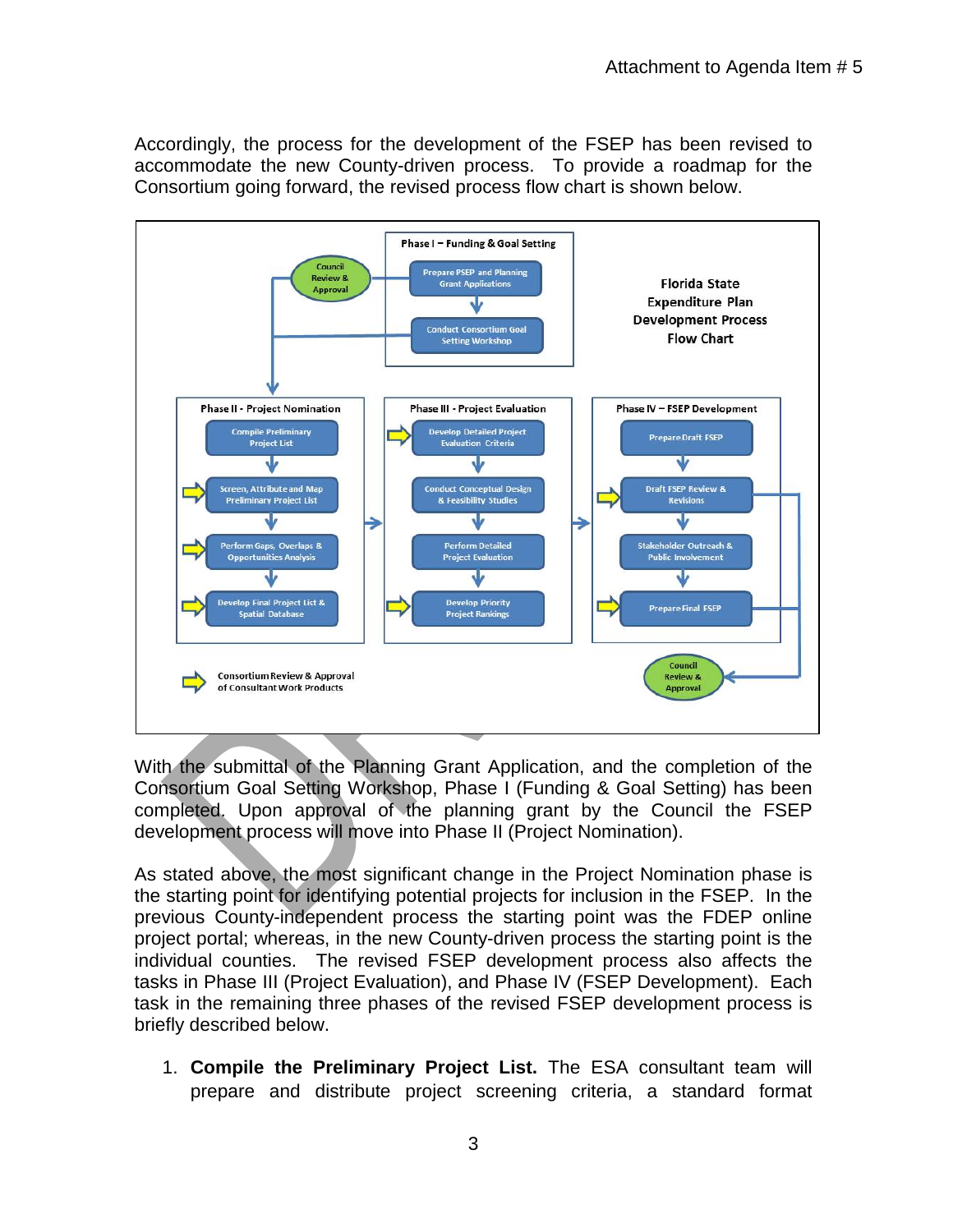application form, and other guidance materials to each of the 23 counties to be utilized in development and submittal of their respective project concepts. Project concepts proposed by the individual counties could include:

- Projects identified in existing coastal resource and watershed management plans (e.g., National Estuary Program CCMPs; Water Management District SWIM Plans, etc.);
- Larger projects identified as part of county Direct Component activities and associated local RESTORE Act committees; and
- Applicable County projects identified in Capital Improvement Programs or other County initiatives.

If requested, the ESA consultant team will meet with individual counties to assist them is developing and prioritizing project concepts (see "Recommended Next Steps" below). Upon submittal of project concepts from each of the counties, the ESA consultant team will compile the preliminary project list which represents the first cut of project concepts for potential inclusion in the FSEP.

- 2. **Screen, Attribute and Map the Preliminary Project List**. The ESA consultant team will apply the screening criteria to the preliminary project list which may eliminate some projects that are not eligible for RESTORE Act funding or otherwise inconsistent with the goals, objectives and guiding principles adopted by the Consortium. The remaining projects will be attributed and converted into a spatial (GIS) database. Attribution will include such parameters as: project type; area affected by the project; project benefits; project costs; leveraging potential; project partners; etc. In addition, the screened preliminary project list will digitized (e.g., project type; area affected; project cost; etc.) so that the full range and scope of the preliminary project list can be visually depicted in a map series. The screened preliminary project list will be summarized and presented to the Consortium for discussion.
- 3. **Perform Gaps, Overlaps, and Opportunities Analysis**. The ESA consultant team will conduct an analysis of the preliminary project list to determine if there are substantial gaps in geographic coverage or project type focus. In addition, this analysis will explore opportunities to combine similar nearby projects into larger single projects to improve costeffectiveness; as well as opportunities to modify or enhance projects in ways that will increase leveraging potential and streamline regulatory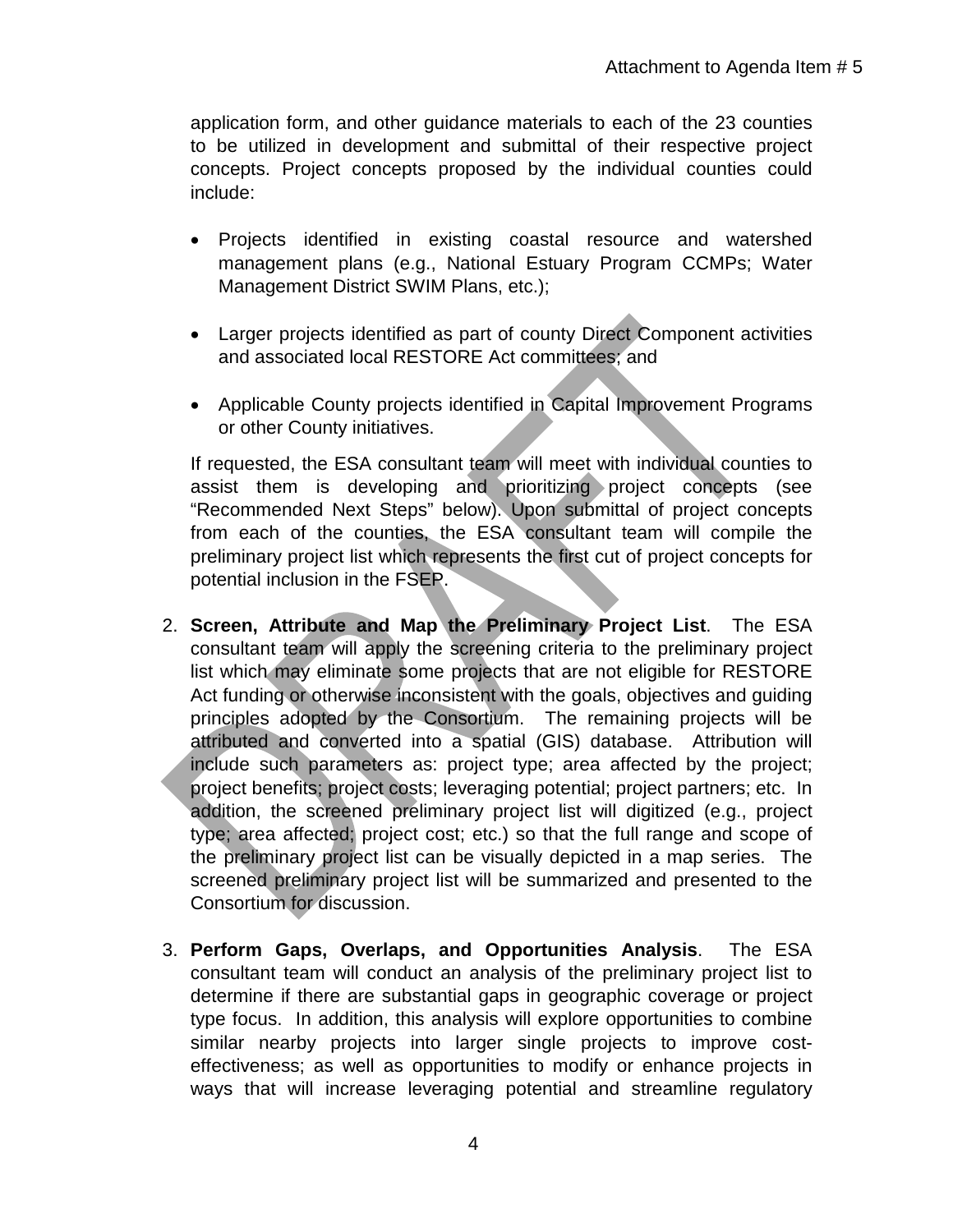approvals. Recommended revisions to the preliminary project list will be presented to the Consortium for discussion and approval.

- 4. **Develop Final Project List and Spatial Database.** Based on input from the Consortium, the ESA consultant team will revise and update the initial project list and develop the final project list and associated spatial database. The final project list will be summarized and presented to the Consortium for discussion and approval. Upon Consortium approval, the final project list will represent the universe of projects that will be taken into Phase III – Project Evaluation.
- 5. **Develop Detailed Project Evaluation Criteria.** Based on the range of projects represented in the final project list, the ESA consultant team will develop detailed project evaluation criteria to comparatively assess each project. Detailed evaluation criteria will focus on two key project attributes: technical basis and justification; and feasibility. Evaluating the technical basis of proposed actions will be based on best professional judgment. This attribute will be assessed in terms of whether or not proposed projects are based on the best available science and/or engineering, as required by the Council, and whether they have a clearly defined technical rationale and justification. In addition, this attribute addresses the relative benefits and risks associated with proposed actions. Evaluating the feasibility of proposed projects will essentially constitute a "reality check" also based largely on best professional judgment. The feasibility attribute will be assessed in terms of numerous factors including but not limited to: technical efficacy (e.g., both science and engineering) workability, permitability, constructability, cost-effectiveness, leveragability, and public acceptance. The detailed project evaluation criteria will be presented to the Consortium for review and approval.
- 6. **Conduct Conceptual Design & Feasibility Studies.** It is anticipated that many project concepts submitted by the counties will have significant information gaps, while other project submittals will be well-developed as conceptual or even final designs with accompanying feasibility, engineering and environmental studies. To fairly and objectively evaluate the various project concepts submitted by the counties, those that are lacking in basic details with regard to such factors as technical justification, project boundaries, anticipated benefits, technical approach, construction methods, cost estimates, etc. will need to be developed to a higher level of specificity. Therefore, this task will involve the ESA consultant team working with individual counties, as needed, to conduct conceptual design and feasibility studies to advance their projects to comparable levels of detail suitable for detailed project evaluation. If requested, project concepts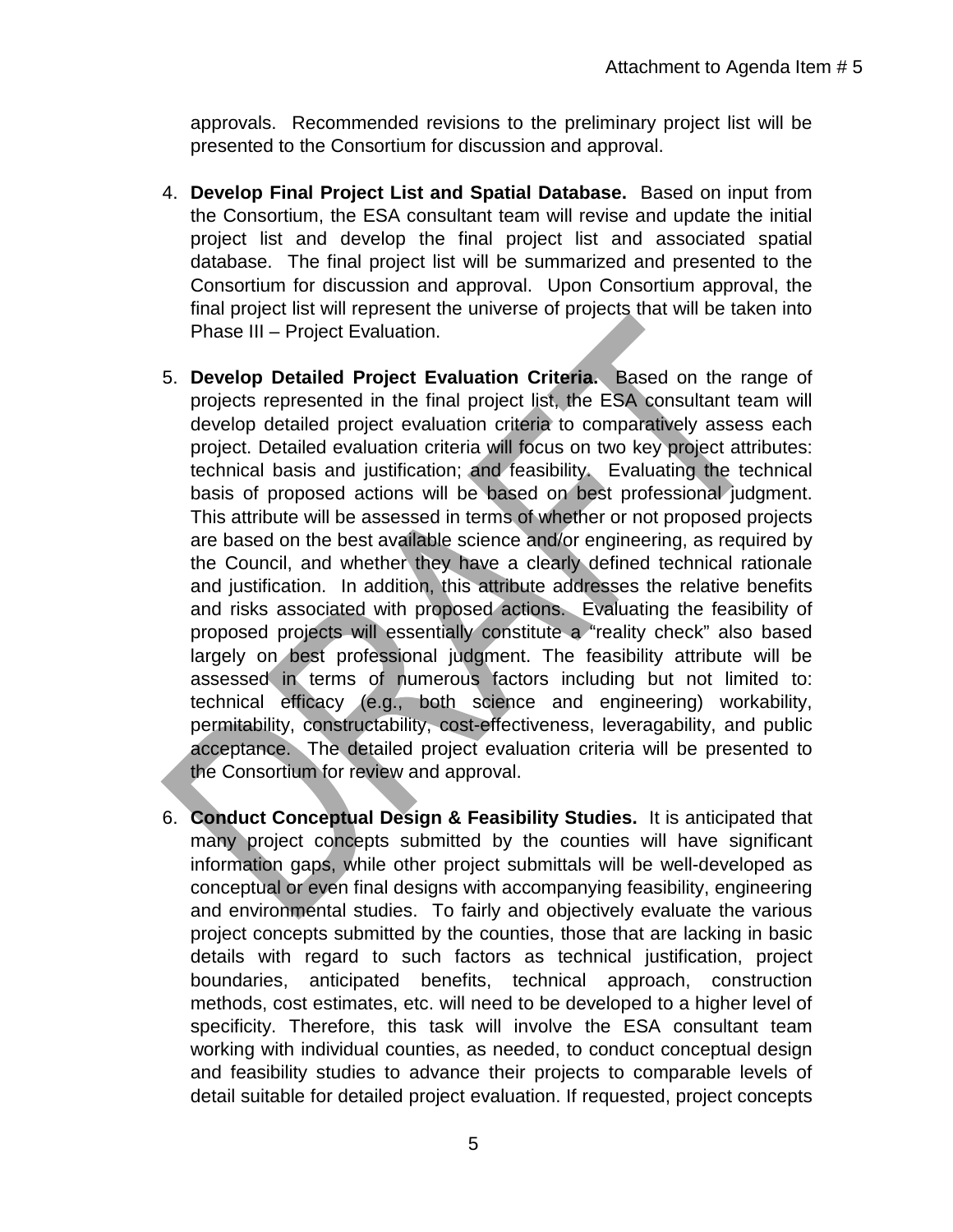will be advanced to a level of design (~30%) suitable for subsequent environmental permitting, making them more "grant ready" for implementation funding.

- 7. **Perform Detailed Project Evaluation.** Utilizing the information developed in the previous task, the ESA consultant team will apply the approved project evaluation criteria to the final project list. It is anticipated that Tasks 6 and 7 will be conducted iteratively as information relevant to project evaluation (e.g., permitability, engineering feasibility, detailed cost estimates) is developed concurrently. Project evaluation will be conducted utilizing a quantitative scoring matrix developed in spreadsheet format. The scoring methodology and all associated assumptions and qualifiers will be thoroughly described, and the respective spreadsheet formulas will be readily transparent to reviewers.
- 8. **Develop Priority Project Rankings**. The detailed project evaluation conducted in the previous task will be used to develop priority project rankings. Given that the approximate funding levels available to each county are known, and that the Spill Impact Component funds will be paid out over a 15-year period, priority rankings will be based on both the relative merits and "grant readiness" of the various projects. As such, it is anticipated that the priority project rankings will recommend the sequencing of projects over the 15-year funding cycle, rather than the inclusion or exclusion of particular projects. The results of the detailed project evaluation and priority project rankings will be presented to the Consortium for review and approval. If requested by the Consortium, modifications will be made to the priority project rankings to accommodate new information or other factors. The final priority project rankings will serve as the basis for Phase IV - FSEP Development.
- 9. **Prepare Draft FSEP.** Using the results of the previous tasks and the priority project rankings, the ESA consultant team will prepare the draft FSEP document to comply with all informational requirements specified by the Council in applicable rules and guidance documents. Prior to release of the Draft FSEP for formal review and public comment, the consultant team will conduct a legal review of the document to ensure compliance and consistency with all applicable federal, state, and local laws, rules, and agreements. Revisions to the Draft FSEP will be made to address any legal noncompliance or inconsistencies.
- 10.**Draft FSEP Review and Revisions.** The Draft FSEP will be submitted to the Consortium for review and approval prior to distribution to other reviewing entities. Upon approval by the Consortium, the Draft FSEP will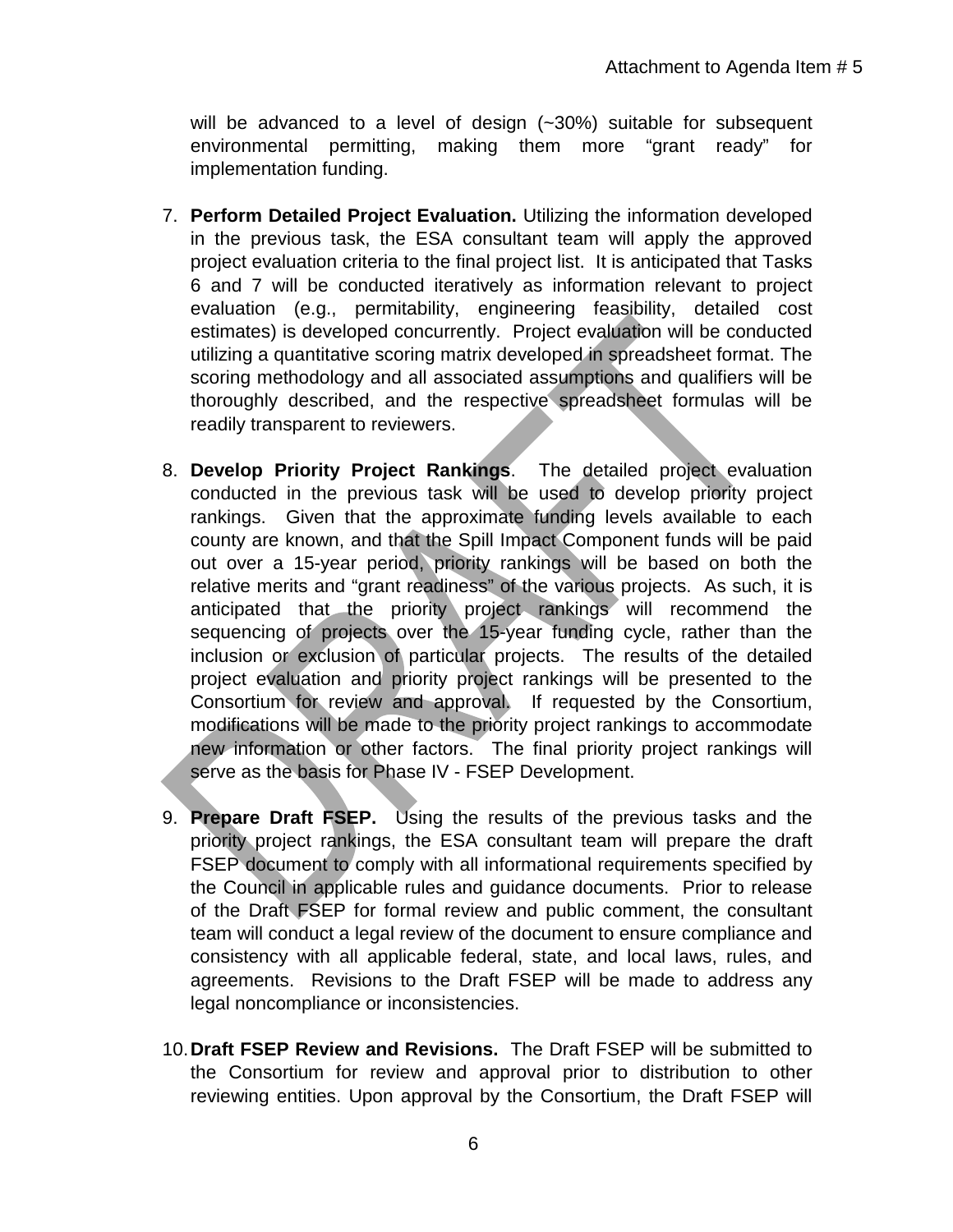be submitted to the FDEP, the Governor, the Council and other appropriate reviewing entities. The ESA consultant team will deliver summary presentations of the draft FSEP to the Consortium and other reviewing entities as requested, and will work closely with each of the reviewers to revise and amend the Draft FSEP document as appropriate to address any informational gaps, technical deficiencies, or other concerns. The review and revision process for the Draft FSEP will be an iterative process.

- 11.**Stakeholder Outreach and Public Involvement.** The ESA consultant team will develop and implement a Stakeholder Outreach and Public Involvement program to facilitate stakeholder review and solicit public comments on the Draft FSEP. This program will be tailored to meet the requirements of the Consortium, the Governor, and the Council, and may include the following:
	- Facilitation of advertised public meetings with the various affected stakeholder and citizen groups;
	- Development of an online website and portal for the submittal and documentation of public comments; and
	- Appointment and coordination of a Technical Advisory Committee and an Economic Advisory Committee to provide independent expert reviews of the Draft FSEP.
- 12.**Prepare Final FSEP**. The ESA consultant team will produce a Final FSEP document that incorporates all accepted revisions and amendments proposed by the Consortium, other reviewing entities, and the public. The ESA consultant team will deliver a presentation of the Final FSEP document to the Consortium summarizing the comments received, and the revisions and amendments made to the Draft FSEP. Upon approval by the Consortium, the Final FSEP document will be prepared for formal submittal to the Governor and the Council.

Pursuant to the Memorandum of Understanding between the State of Florida and the Gulf Consortium, the project submittal and consideration process for the development of the FSEP must include the following elements at a minimum:

- A review for consistency with the applicable laws and rules;
- Prioritization based on criteria established by the Consortium;
- Consideration of public comments; and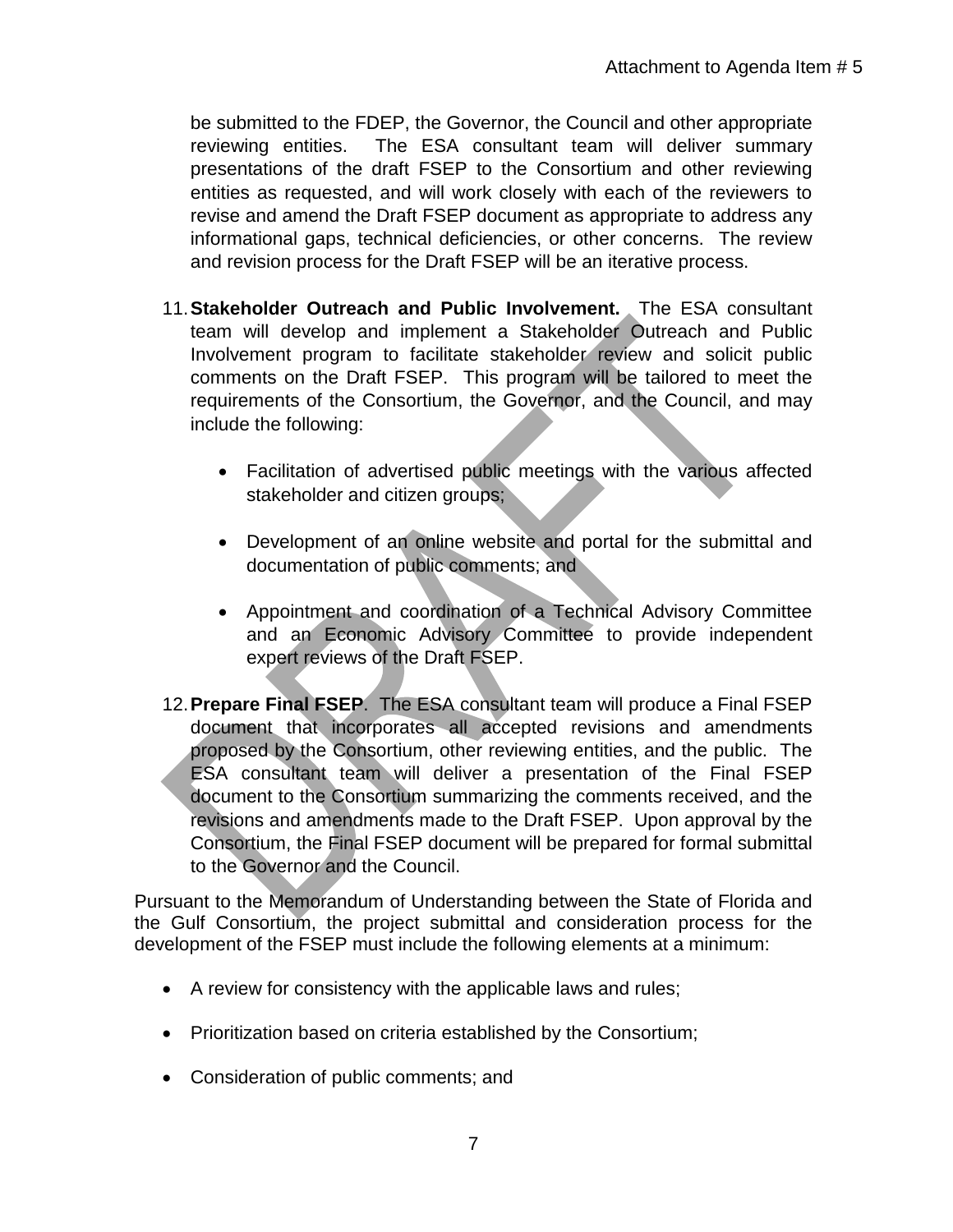• Approval by an affirmative vote of at least a majority of the Directors present at a duly noticed public meeting of the Consortium.

The revised FSEP development process described above is clearly consistent with these minimum requirements. In addition, this comprehensive scope of work should better facilitate the expeditious approval of the FSEP by the FDEP, the Governor, and the Council; as well as increase the overall leveragability of the FSEP to increase the potential benefits of the Spill Impact Component.

It should also be noted that in its planning grant rule the Council explicitly allows grant funds to be used for conceptual design and feasibility studies. Therefore, as part of the FSEP development process there is the opportunity for the ESA consultant team to assist interested counties in advancing their respective project concepts to a level of design (~30%) suitable for subsequent environmental permitting, making them more "grant ready" for implementation funding. In addition, the ESA consultant team is prepared to assist interested counties in identifying the most appropriate leveraging opportunities to potentially maximize the funding available for individual county projects.

# **Recommended Next Steps**

As described above, the next task in the FSEP development process is to compile the preliminary project list; and in the new County-driven process the starting point for identifying project concepts is the individual counties. There are two steps to moving forward with this task, as described below.

- **1. Prepare and Distribute a Standard Format Project Application Package.** The first step in compiling the preliminary project list is the development of a project application package for the counties to use in the preparation and submittal of their project concepts to the ESA consultant team. As specified in the Memorandum of Agreement (MOU) between the Consortium and the Governor, the Consortium must consult with the FDEP in the development and approval a "standard format" for submitting projects, programs and activities; and that said standard format must be consistent with the Florida Gulf of Mexico Project Submittal Form utilized by the FDEP.
- 2. **Assist Counties in the Development and Submittal of Project Concepts.** Once the standard format project application package is distributed to the counties, two alternative approaches are proposed for coordinating the development and submittal of project concepts by the counties.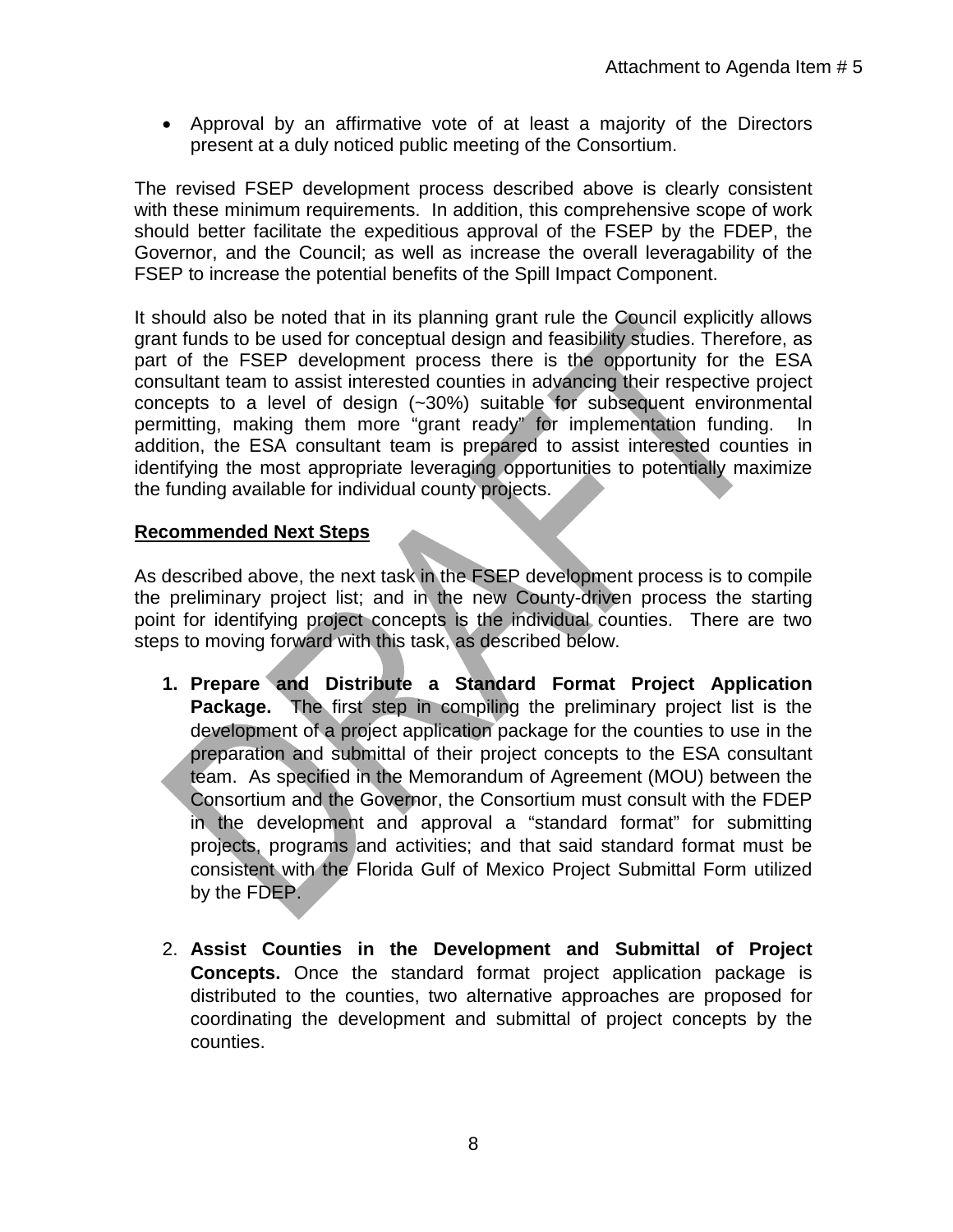- **Option 1** Counties may complete the application package and submit it to the ESA consultant team within 90-days for compilation. However, counties that need assistance in identifying and describing appropriate project concepts for consideration may request a consultation with the ESA consultant team. Consultations would involve a one-day meeting with applicable county elected officials and staff (e.g., directors of public works, environmental, engineering, and planning departments, county consultants, etc.) to discuss and rank various project concepts for submittal, and to assist in the preparation of the application package.
- **Option 2** To ensure a higher level of consistency in the project concept submittals from the counties the ESA consultant team will conduct one-day consultations with each of the 23 counties as described above. It is anticipated that the consultations and resulting project concept submittals would be completed within 90 days.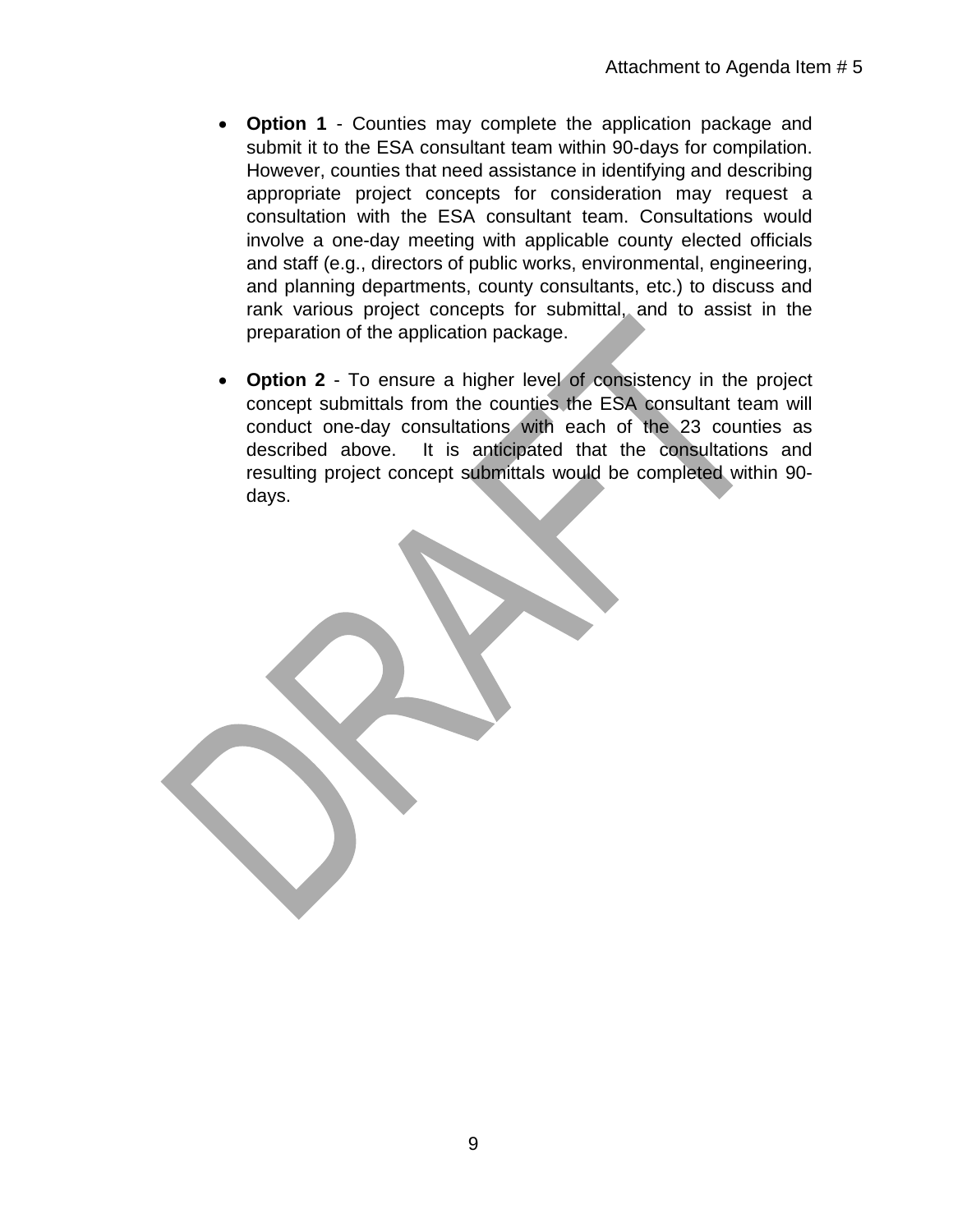# **Gulf Consortium Executive Committee February 25, 2016**

## **Agenda Item 6 Consortium Activity Report**

# **Executive Summary:**

Presentation of Gulf Consortium activity.

# **Report:**

- Continue weekly internal Consortium staff meetings.
- Continue weekly ESA Consultant Team/Consultant staff meetings.
- Attended and participated in a meeting among Consortium staff, ESA Consultant Team, and DEP staff (including Mimi Drew, Phil Coram, and Gareth Leonard) on Friday, January  $29<sup>th</sup>$  to discuss the development of the FSEP.
- Attended and participated in a meeting among Chairman Robinson, Consortium staff, ESA Consultant Team members, Restoration Council staff and DEP staff on February 12, 2016 to discuss the Consortium's Planning Grant Application.
- Board communications plan has been developed and is being implemented by Consortium staff between now and the April 21 Board meeting. The first update newsletter was drafted and transmitted to all Board members on February 10, 2016.
- Continued Consortium staff guidance to the ESA Consultant Team on the development of the FSEP.
- Continued targeted county visits by Consortium staff.
- Scheduled and publicized three Executive Committee meetings between February 1 and April 21.
- Participated in recent in person meetings with members of Florida's congressional delegation and US Treasury staff during February 20-24.
- Draft and transmit a letter, under Chairman Robinson's signature to US Treasury, outlining concerns over the question of whether RESTORE Act fines can be used to pledge against debt to finance the projects, programs and activities of the State Expenditure Plan.